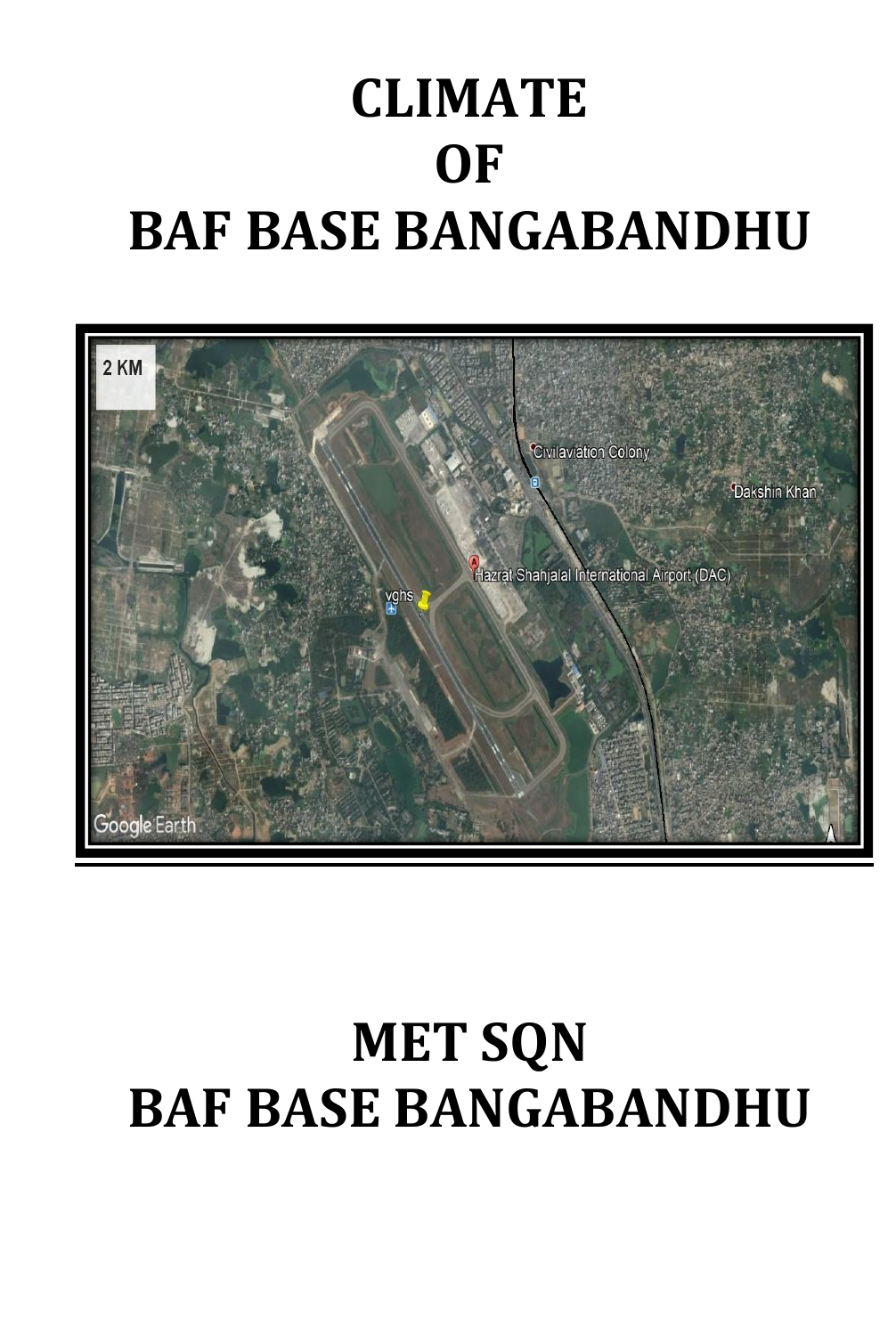# **PREFACE**

Weather has an important role for flying. It is more important for military flying as military aircrafts contain less inbuilt weather aid than commercial aircrafts. Met Sqn provides all types weather related support to them. Despite air operation, Met information is also required for ground operation, ceremonial planning and even personal planning. It is not always possible for users to communicate met sqn to get weather related support instantly. In this regard a ready reference for getting weather related information is highly required. Keeping this in mind this booklet has been prepared using 10 years climatiological data recorded in Met Sqn, BAF BBD. Dte Met provides suggestions and guideline to carry out this task. The 'Climate of BAF BBD' is the study of 10 years data for obtaining the normal of different weather and meteorological elements like temperature, rainfall, fog, thunderstorm, Nor'wester, cyclone etc. With the passage of time, more recorded data would enrich the subsequent edition of the booklet. In this regard, your suggestion/advice would be highly appreciable.

#### **LAILA ANZUMAN**

Squadron Leader OIC Met Sqn BAFBase Bangabandhu

September 2017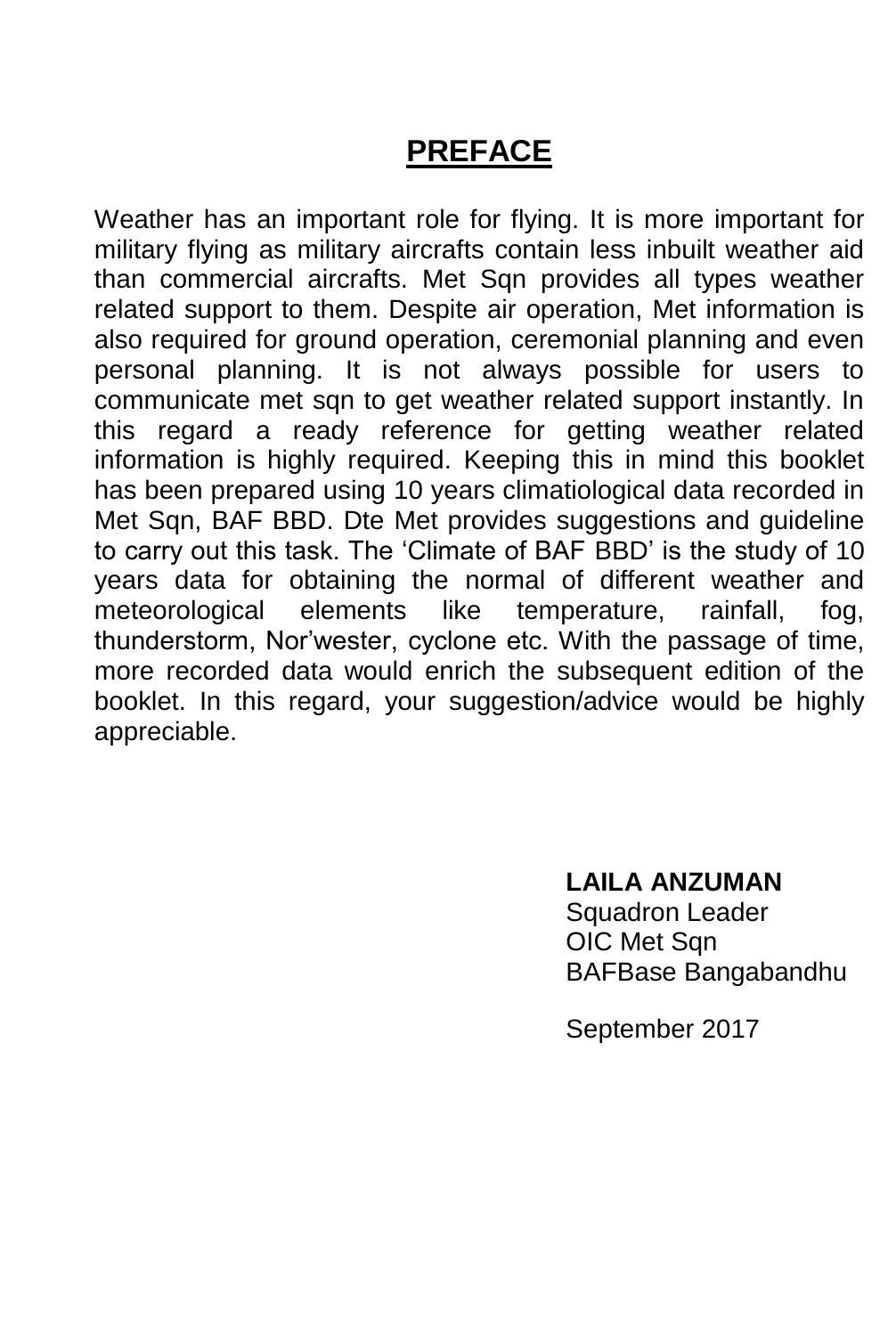# **ACKNOWLEDGEMENT**

It is indeed a matter of great opportunity for me to serve to as OIC Met Sqn in the base like BAF Base BBD since December 2016. Met Sqn, BBD is pleased to provide all out sp for safe flying and achieving the task. There are two Bases in Dhaka area named Baf base BSR,Tejgaon(Industrial area) and BAF base BBD, kurmitola.The nature of weather is different from each other because of location. Met Sqn, BBD not only provides forecast related routine job but also achieve the climatological data. This data helps providing long range forecast as well. Today this sqn ventures to prepare a booklet based on achieved climate data so that people can be oriented with the weather of Kurmitola, Dhaka. This booklet will not only help new comer but also the person living here for planning any programs needs weather suggestion. The support and hardworking by all the members of Met Sqn is praise worthy. I sincerely acknowledge the support of D Met (Gp Capt ABM Abdur Rab Chowdhury, psc) and OC OPS, BBD for their valuable guidance and inspiration for making the afford a successful one.

> **LAILA ANZUMAN** Squadron Leader OIC Met Sqn

BAFBase Bangabandhu

September 2017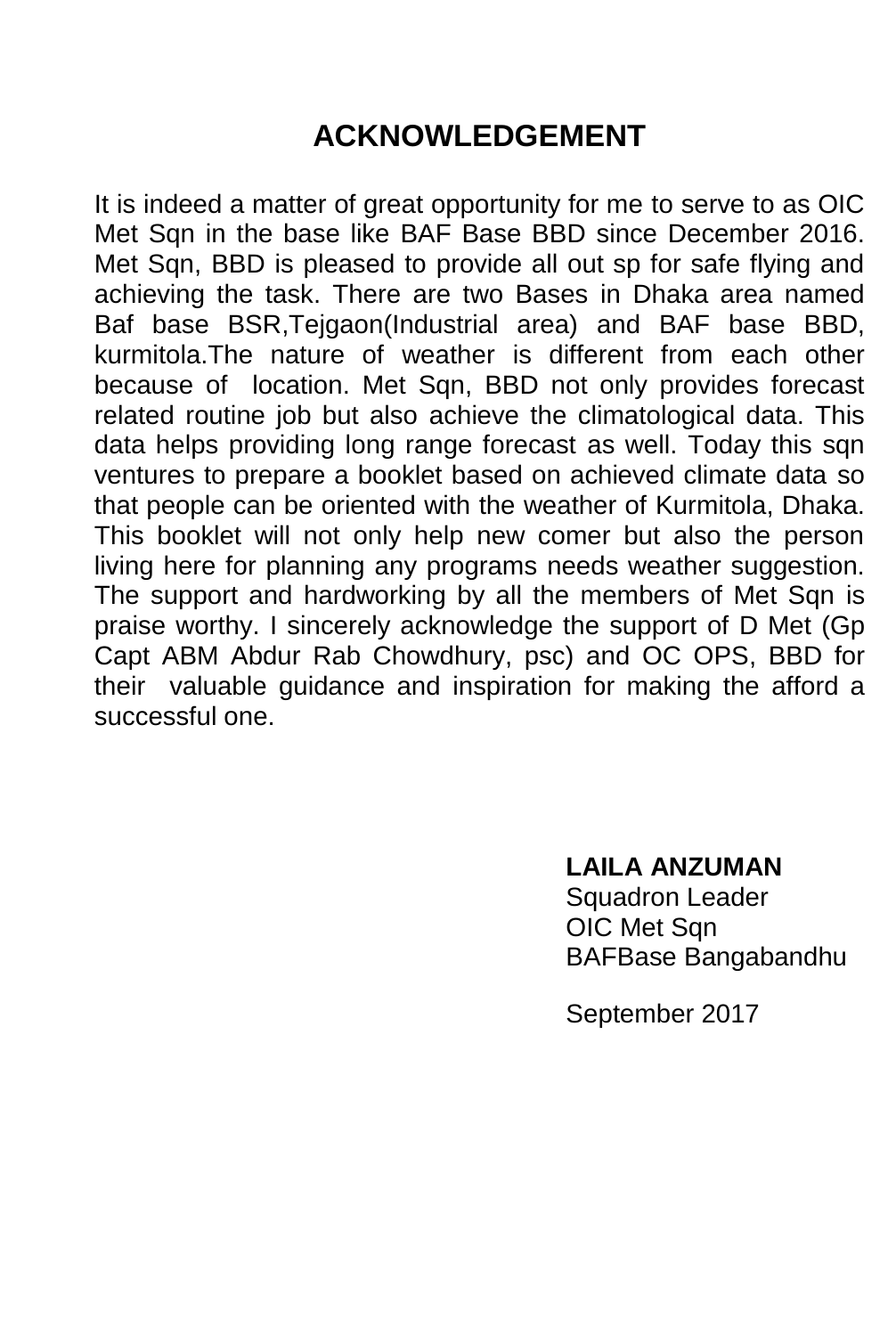# **CONTENTS**

| Ser<br>No       | Figure/     | Description                                             | Page           |
|-----------------|-------------|---------------------------------------------------------|----------------|
|                 | table       |                                                         |                |
| 1               |             | Introduction                                            | 1              |
| $\overline{2}$  | -           | Aim                                                     | $\overline{1}$ |
| $\overline{3}$  |             | Data used                                               | $1 - 2$        |
| $\overline{4}$  | $Fig - 1$   | Geographical location of Dhaka & Kurmitola              | $3 - 4$        |
| $\overline{5}$  | $Fig - 2$   | Seasons contributing weather                            | $\overline{4}$ |
| $\overline{6}$  | $Fig - 384$ | Pre-monsoon&South West Monsoon                          | $\overline{5}$ |
| 7               | $Fig - 5$   | Post Monsoon                                            | 5              |
| $\overline{8}$  | $Fig - 6$   | North-East Monsoon                                      | $\overline{5}$ |
| $\overline{9}$  | Table-1     | Remarkable extreme weather over BBD                     | $\overline{6}$ |
| 10              | $Fig - 7$   | Monthly mean temperature                                | $\overline{7}$ |
| 11              | $Fig - 8$   | Monthly mean maximum temperature                        | 8              |
| 12              | $Fig - 9$   | Monthly mean minimum temperature                        | 9              |
| 13              | Fig - 10    | Monthly highest maximum temperature                     | 10             |
| 14              | Fig - 11    | Monthly lowest minimum temperature                      | 11             |
| 15              | Fig - 12    | Monthly average number of rainy days                    | 12             |
| 16              | Fig - 13    | Monthly average amount of rainfall(mm)                  | 13             |
| 17              | Fig - 14    | Yearly total amount of rainfall                         | 14             |
| 18              | Fig - 15    | Monthly No of Monsoon Depression affecting<br><b>BD</b> | 15             |
| 19              | Fig - 16    | Monthly average No of days with<br>Thunderstorm         | 16             |
| 20              | Fig - 17    | Monthly mean surface wind speed                         | 17             |
| 21              | Fig - 18    | Monthly mean max surface wind speed                     | 18             |
| 22              | Fig - 19    | Monthly average number of foggy days                    | 19             |
| $\overline{23}$ | Fig - 20    | Monthly number of Nor'wester                            | 20             |
| 24              | Table -2    | Monthly average wind direction & speed                  | 21             |
| 25              | Table -2    | Monthly average max wind direction & speed              | 22             |
| 26              | $Fig - 23$  | Inference                                               | $23 -$         |
|                 |             |                                                         | 25             |
| 27              |             | Conclusion                                              | 25             |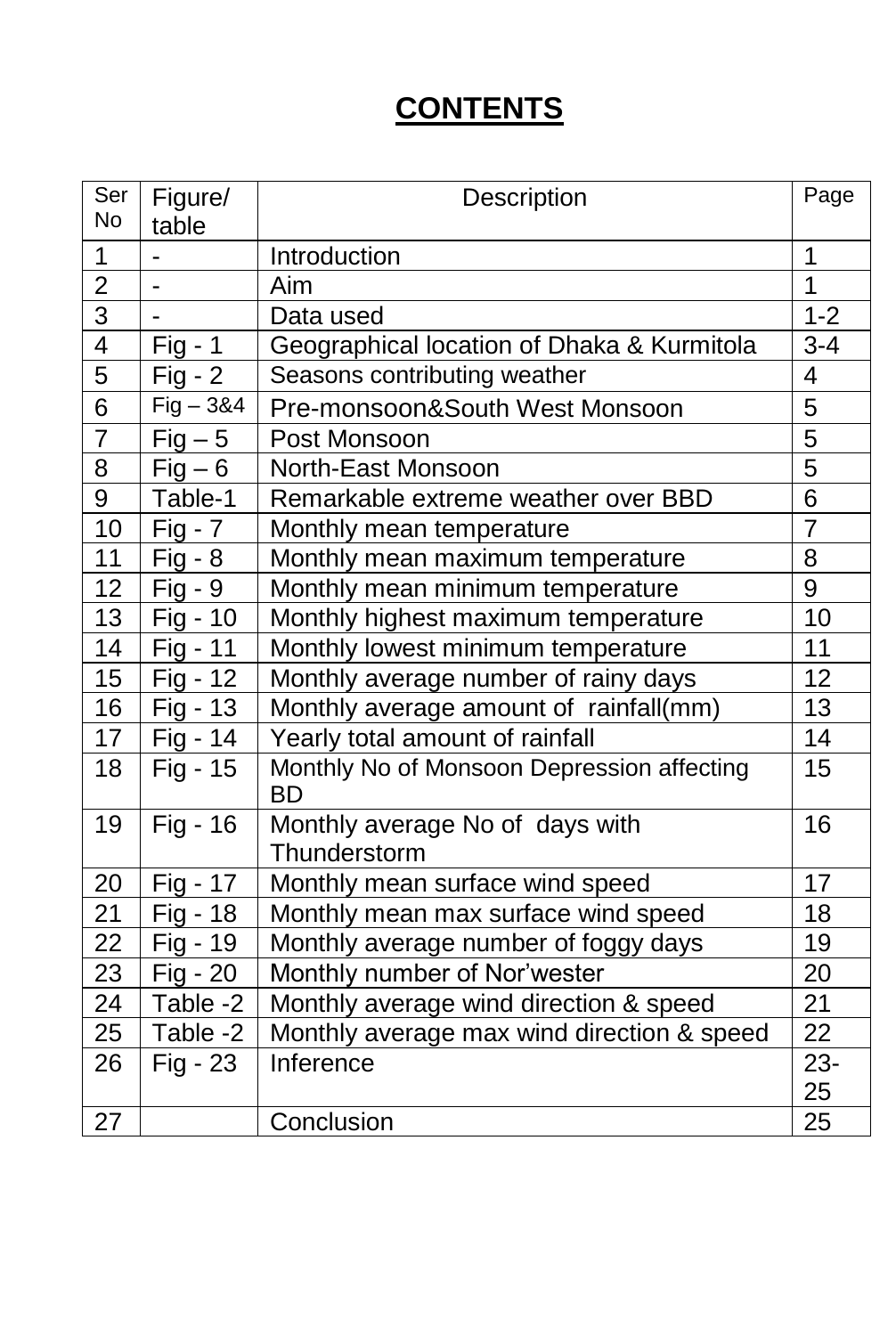## **INTRODUCTION**

1. Dhaka city is the capital of the country, Dhaka is the economic, cultural and political centre of Bangladesh. It is one of the world's most populated cities and also the most densely populated city in the world. BAF Base Bangabondhu, Kurmitola, is situated in the Northern part of Dhaka. It's latitude and longitude are 23° 5'N and 90° 2' E respectively. It's height is about 27feet/08 metre from mean sea level. Location of BAF Base Bangabandhu is very close to the Hazrat Shahjalal International Airport (HSIA) Dhaka, extreme north of the base Turag river and south Tejgaon, the largest industrial area. Weather plays an important role in flying specially as it is renowned for fighter aircraft.

### **AIM**

2. The aim of the booklet is to provide a comprehensive Weather related information including climatological information of BAF Base BBD, Kurmitola, Dhaka.

## **DATA AND INFORMATION USED**

3. To know about the weather related information about BAF Base BBD, Kurmitola, Dhaka, it is necessary to know about the geographical location, Season and other atmospheric condition of Kurmitola, influencing weather. BAF BBD or even Kurmitola is a very small place and it is not possible to be oriented its weather without considering the same of Dhaka district even some cases Dhaka Division. Met Sqn, BAF BBD has been established in 22 Dec 2003 and started round the clock observation since 05 Mar 2006. It has been achieving Met data for 10 years only and this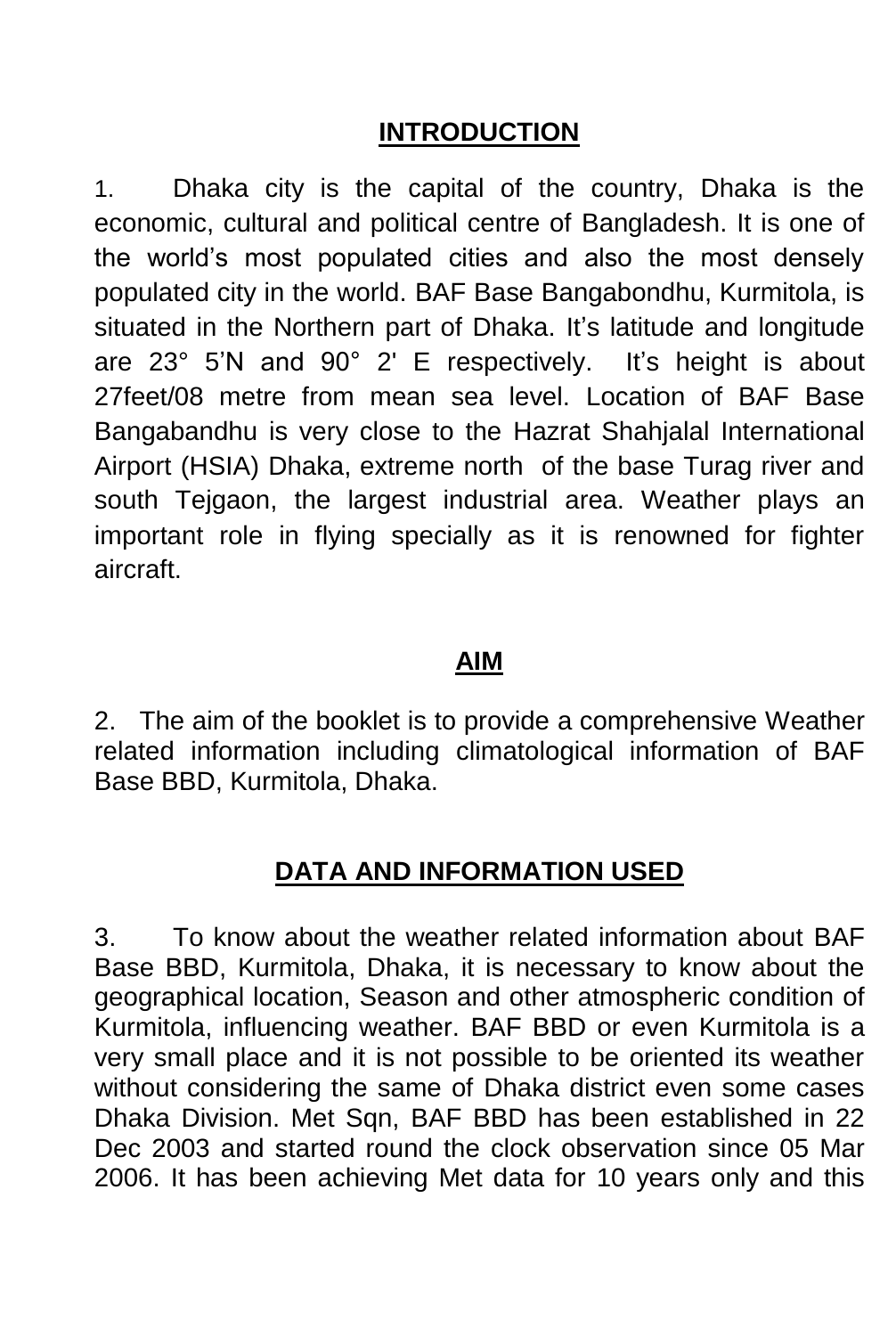data are used for the purpose. Here a total of 10 years data (from 01 January 2007 to 31 December 2016) of major three elements : temperature, wind, precipitation and its product : Depressions, Thunderstorm/Nor'wester, fog etc have been taken into consideration. Round the clock data of those elements have been used in the following form:

- a Monthly mean temperature (ºC)
- b. Monthly mean maximum temperature (°C)
- c. Monthly mean minimum temperature (ºC)
- d. Recorded highest temperature (ºC)
- e. Recorded lowest temperature (ºC)
- f. Average no of rainy days
- g. Monthly amount of rainfall
- h. Year wise total rainfall
- j. No of days with thunderstorm
- k. Monthly mean wind speed
- l. Monthly max wind speed
- m. Monthly no of days with fog (visibility less than 1000m)
- n. Frequency of Nor'wester
- p. Number of monsoon depression

4. **Geographical Location of Dhaka and Kurmitola**: Dhaka is located in Central Bangladesh at 23°42′N and [90°22′E,](https://tools.wmflabs.org/geohack/geohack.php?pagename=Dhaka¶ms=23_42_N_90_22_E_type:city_region:BD) on the Eastern banks of the Buriganga River. The city lies on the lower reaches of the [Ganges Delta](https://en.wikipedia.org/wiki/Ganges_Delta) and covers a total area of 306.38 square kilometres (118.29 sq mi). Dhaka district is bounded by the districts of [Gazipur,](https://en.wikipedia.org/wiki/Gazipur_District) [Tangail,](https://en.wikipedia.org/wiki/Tangail_District) [Munshiganj,](https://en.wikipedia.org/wiki/Munshiganj_District) [Rajbari,](https://en.wikipedia.org/wiki/Rajbari_District) [Narayanganj,](https://en.wikipedia.org/wiki/Narayanganj_District) [Manikganj.](https://en.wikipedia.org/wiki/Manikganj_District) BAF Base Bangabondhu, Kurmitola, is situated in the Northern part of Dhaka. It's latitude and longitude are 23° 5'N and 90°2' E respectively. It is about 27 feet/08 metre from mean sea level. Geographically it is very close to the International Airport (HSIA) Dhaka, extreme north of base area is Turag river and south of the base Tejgaon, the largest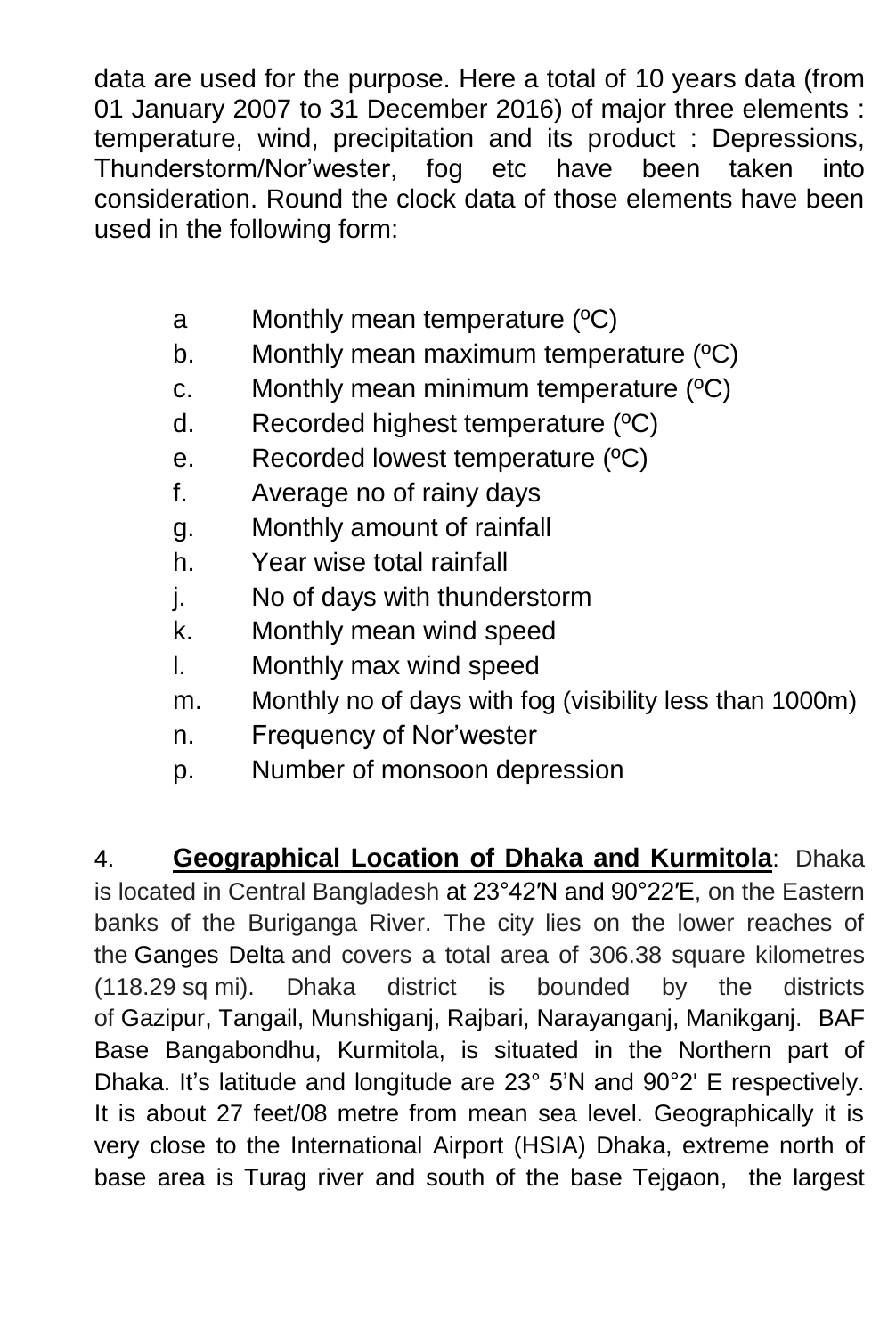industrial area. Basically this area is surrounded by large trees. Vegetation is more here comparing its close by areas. Due to many small ponds and water sources ,the humidity and soil moisture is more in this area.



Fig 1: Location of Dhaka



Fig 2: Location of Kurmitola, Dhaka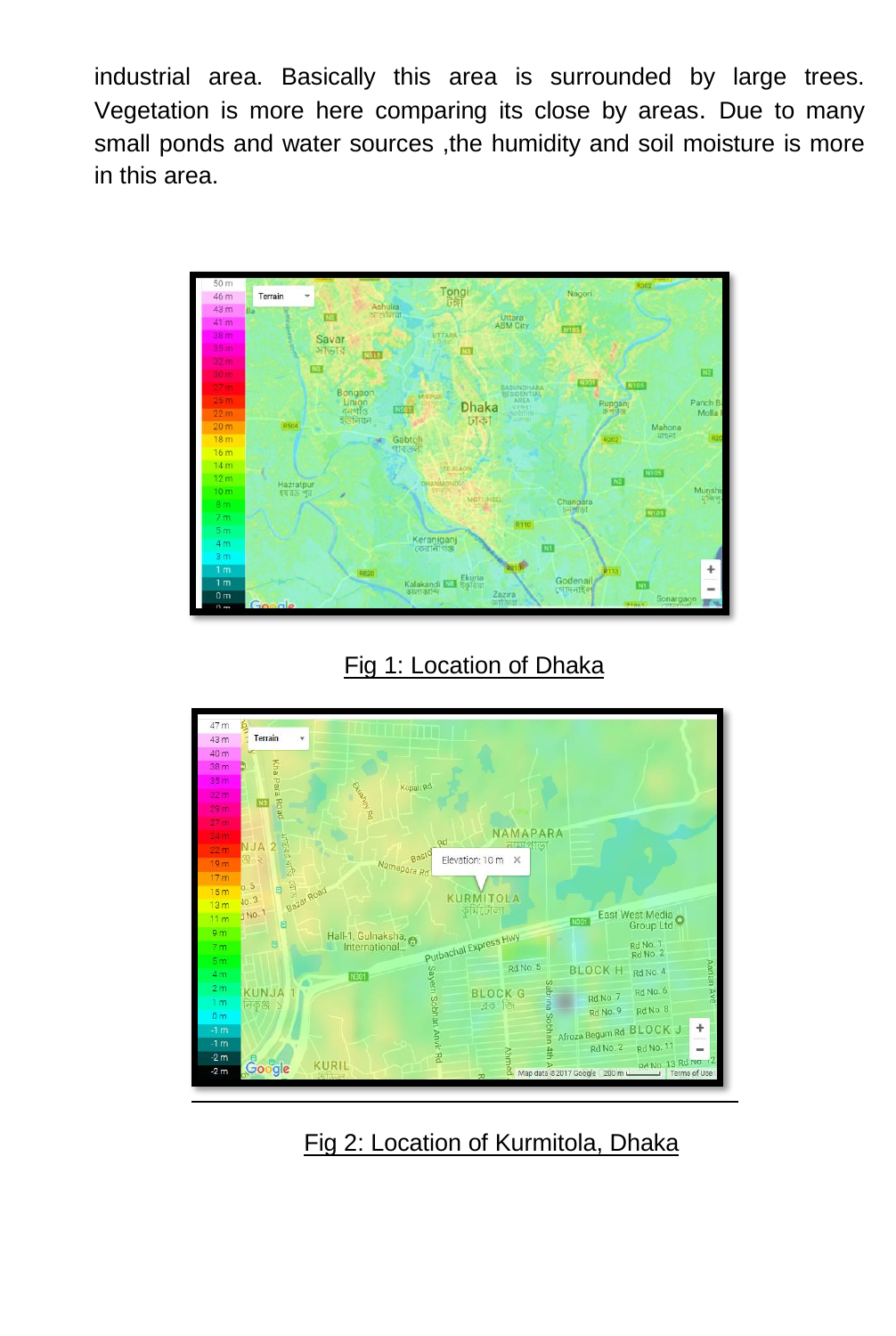

Fig 3: Location of Kurmitola (HSIA and Cantt Area)

### Seasons contributing weather

5. There are four seasons in Bangladesh as well as Dhaka but these seasons influence the local weather differently than other places in Bangladesh.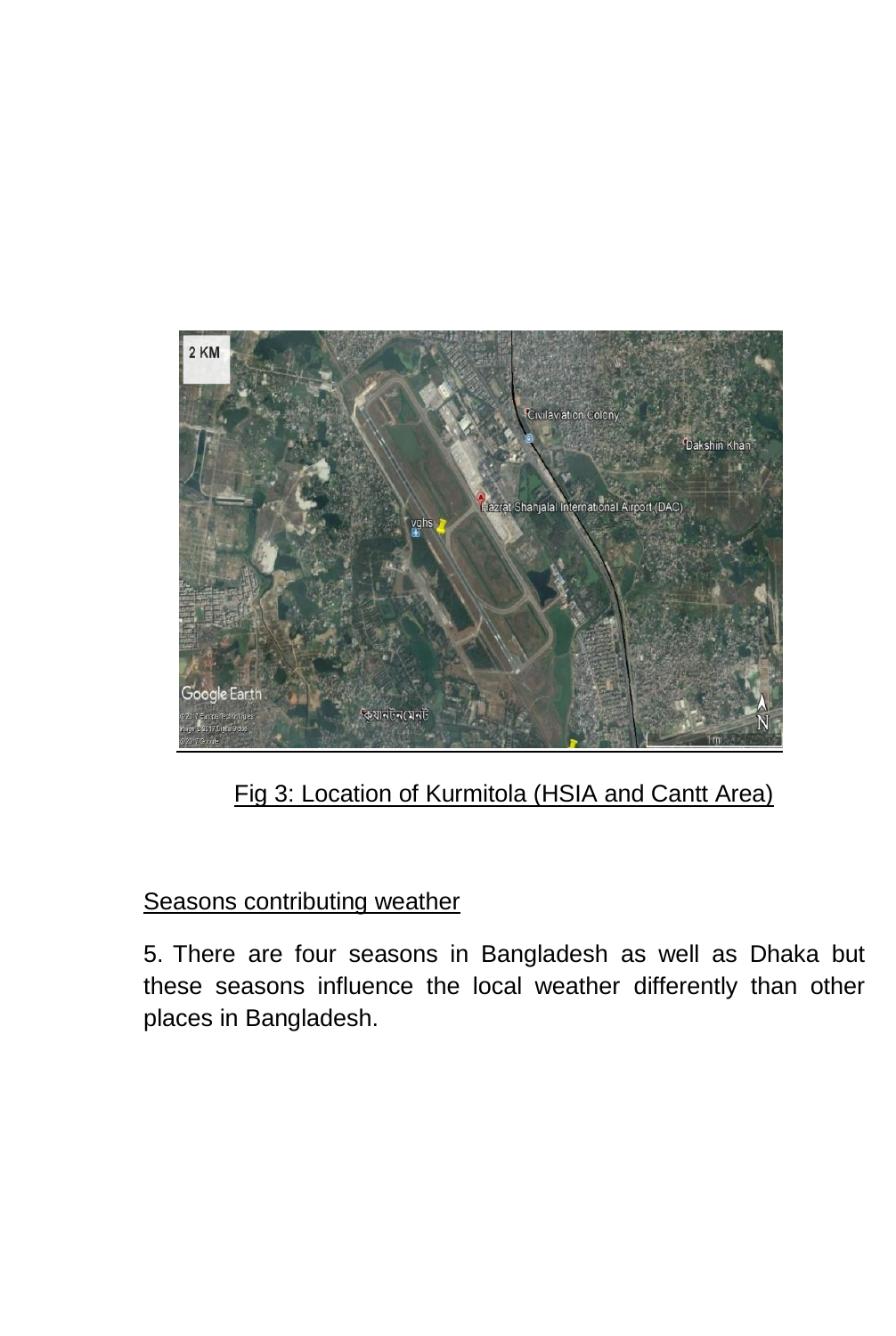

Fig 5: Seasons in Bangladesh

6. Pre- Monsoon: The months from March to May are known as pre-monsoon season. This season is well known as Nor'wester season of Bangladesh as the convective cloud systems move from North West. Dhaka division also experiences this Nor'wester with highest intensity and frequency.

7. South-West monsoon: South-West (SW) monsoon starts in the month of May and continue till September. Dhaka division experiences most rainfall during this time. At times heavy to very heavy rainfall occurs here and creates temporary water logging. Numbers of Monsoon Depressions take place in North Bay of Bengal and most of them affect Dhaka area. More than 80% of the total rainfall occur during SW monsoon period.

8.Post-monsoon period: The month of October to December falls under this period. The sun moves towards southern hemisphere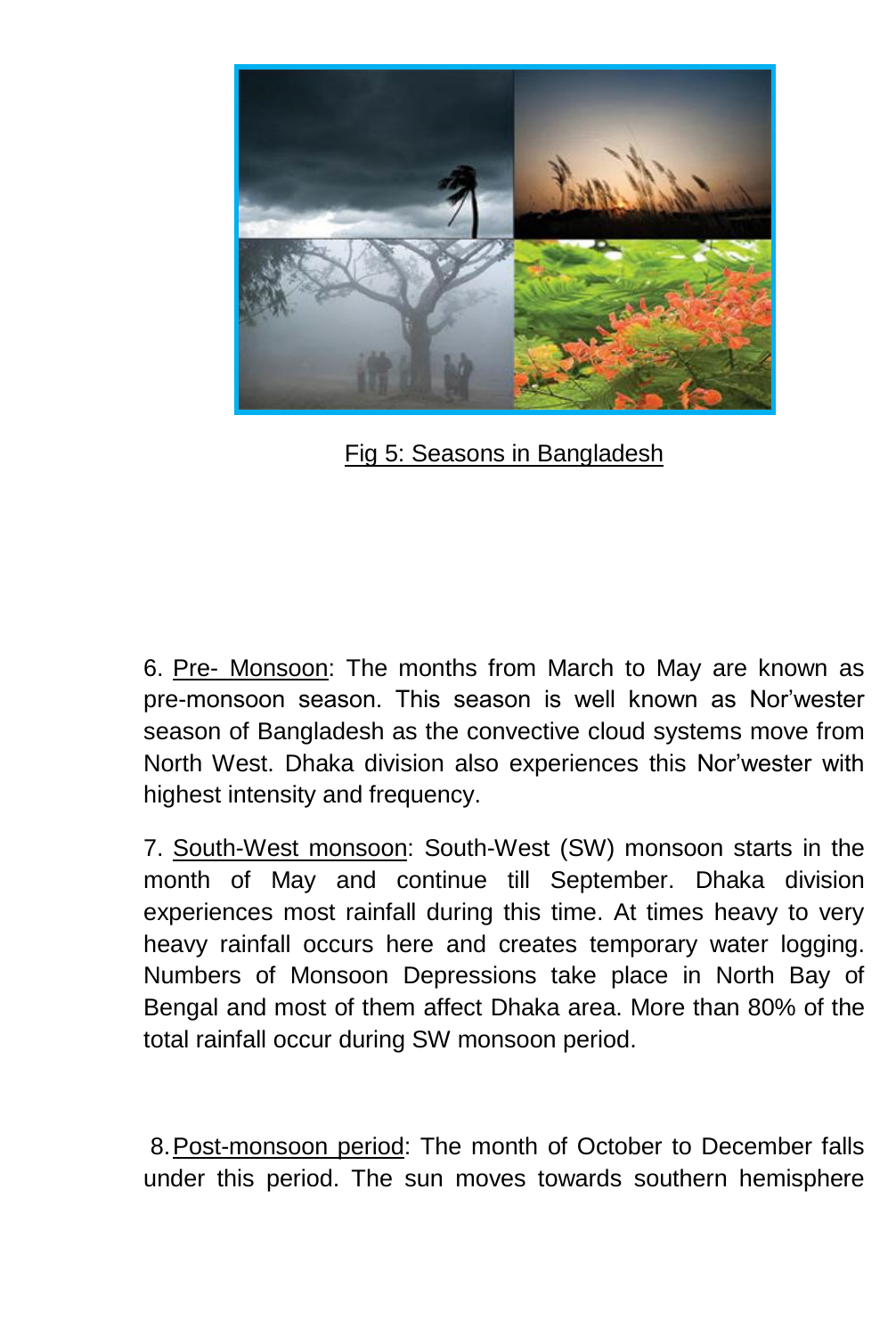and leave a lot of convective activities in this area. This period is also known as the cyclone period as most of the cyclone forms during this period and the intensity and frequency of this cyclones are greater than that of pre-monsoon period. It is also significant that this period most of them tracks towards Bangladesh. The deadliest cyclone of history of record occurred this period during 12 Nov 70 which leaves 5 lac people dead. During 2016 the tropical cyclone formed BOB.

9. North-east Monsoon: The months December to February are known as NE monsoon and are commonly known as winter season. This NE monsoon brings coldness to the country from north. Moreover western disturbances which are one of the main source of precipitation in BD. During winter western disturbances affects Dhaka. The main flying hazard during this period is poor visibility due to fog. Radiation fog is the main source of poor visibility of our country in this period.

10. **Remarkable Extreme Weather**. Recorded remarkable different extreme weather elements over Kurmitola:

| <b>Ser</b>  | <b>Met Element</b>        | <b>Value</b> | Time of           |  |
|-------------|---------------------------|--------------|-------------------|--|
| <b>No</b>   |                           |              | <b>Occurrence</b> |  |
| a           | The temperature of the    | 42.0°C       | 24 Apr 2014       |  |
|             | hottest day               |              |                   |  |
| b           | The temperature of the    | 06.2°C       | 13 Jan 2011       |  |
|             | coldest day               |              |                   |  |
| $\mathbf C$ | Wettest day with rainfall | 480 mm       | 27 Jul 2009       |  |
|             | amount                    |              |                   |  |
| d           | Maximum wind direction    | 310/60kts    | Mar 2013          |  |
|             | and speed                 |              |                   |  |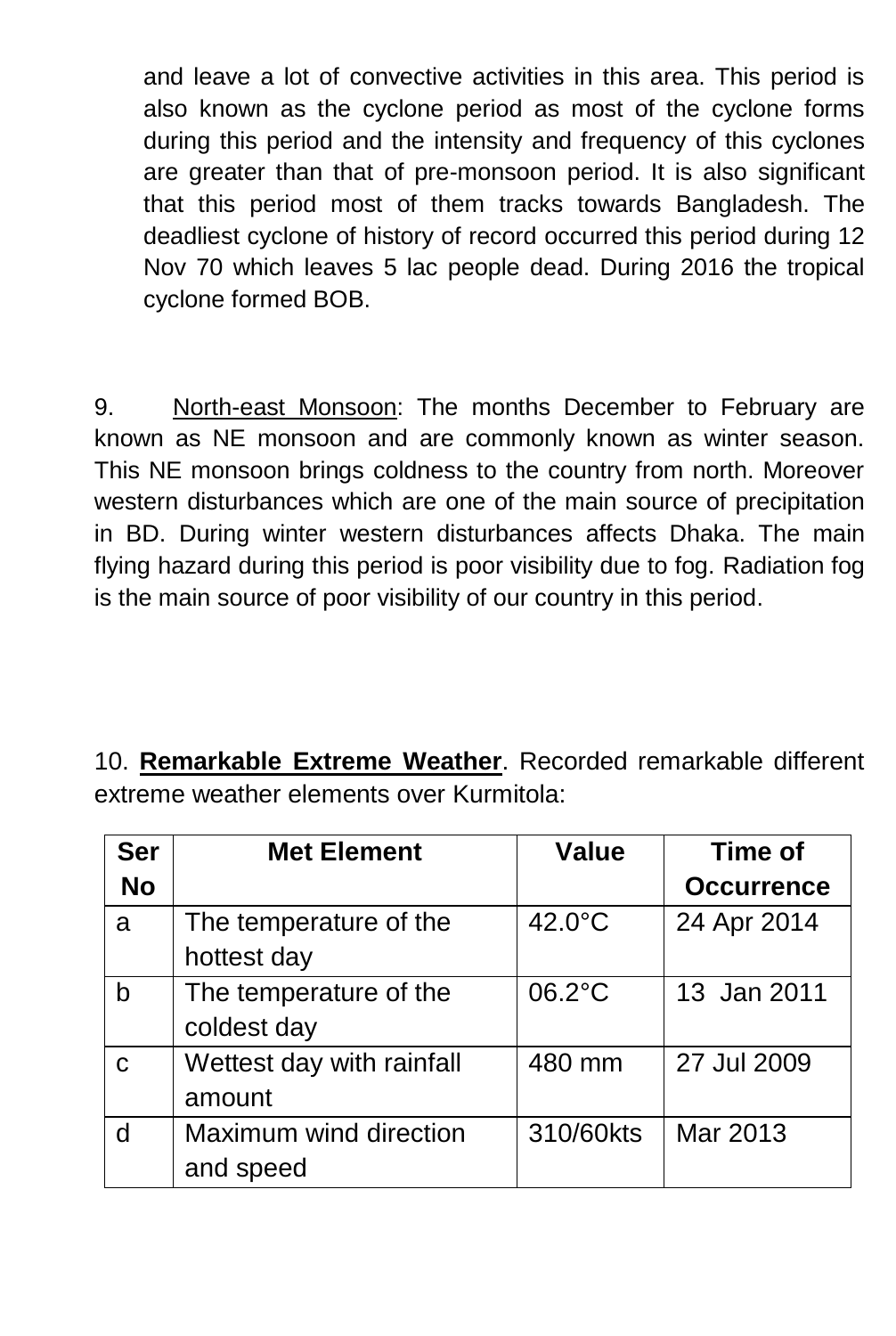| e            | Maximum Rainfall in a<br>month       | 927 mm  | <b>Jul 2007</b>                                             |
|--------------|--------------------------------------|---------|-------------------------------------------------------------|
| $\mathbf{f}$ | Monthly maximum rainy<br>days        | 26 days | <b>Jul 2009</b>                                             |
| g            | Maximum Rainfall in a year           | 3041mm  | 2007                                                        |
| h            | Maximum TS days in a<br>month        | 24 days | Mar 2011                                                    |
|              | Maximum foggy days in a<br>month     | 31 days | Jan 2009,<br>2010, 2011,<br>2013, Dec<br>2014               |
| k            | Foggy days with lowest<br>visibility | 0010 m  | 25 Jan 2009,<br>31 Dec 2012,<br>09 Dec 2014,<br>13 Jan 2015 |

Table -1

11. In the next subsequent pages, the graph of different weather elements are shown: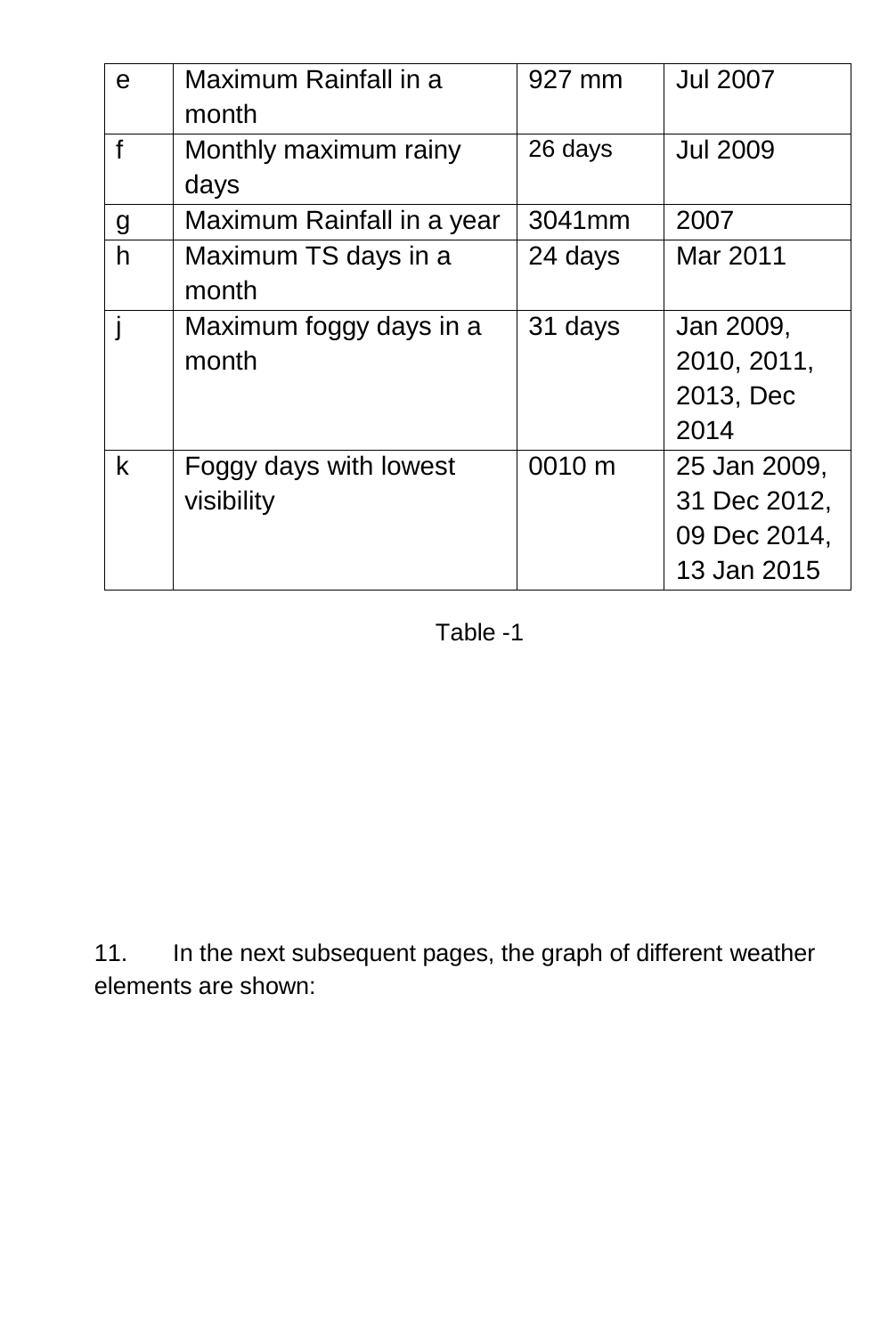

Figure 6: Monthly Mean Temperature for the period 2007- 2016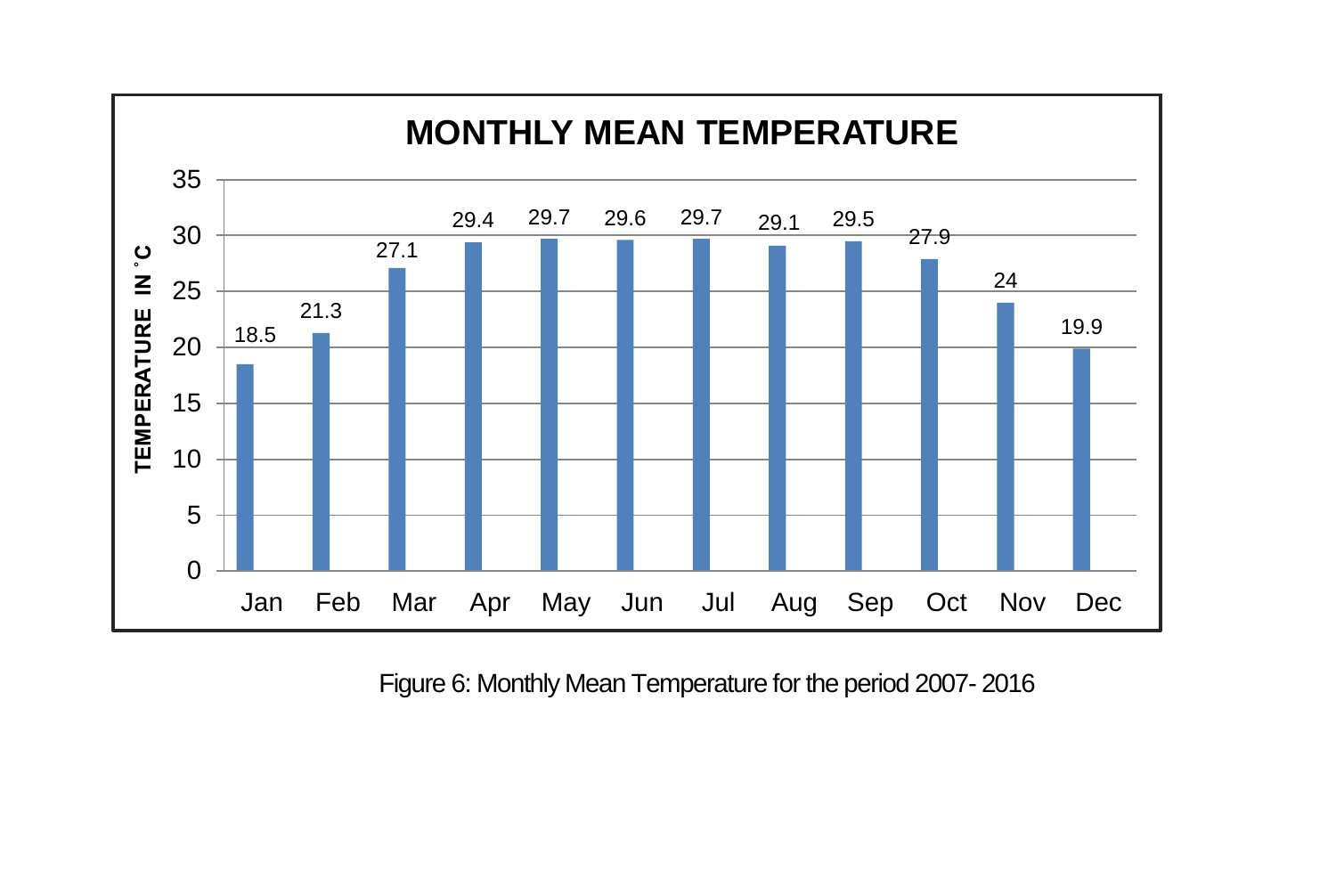

Figure 7: Monthly Mean Maximum Temperature for the period 2007- 2016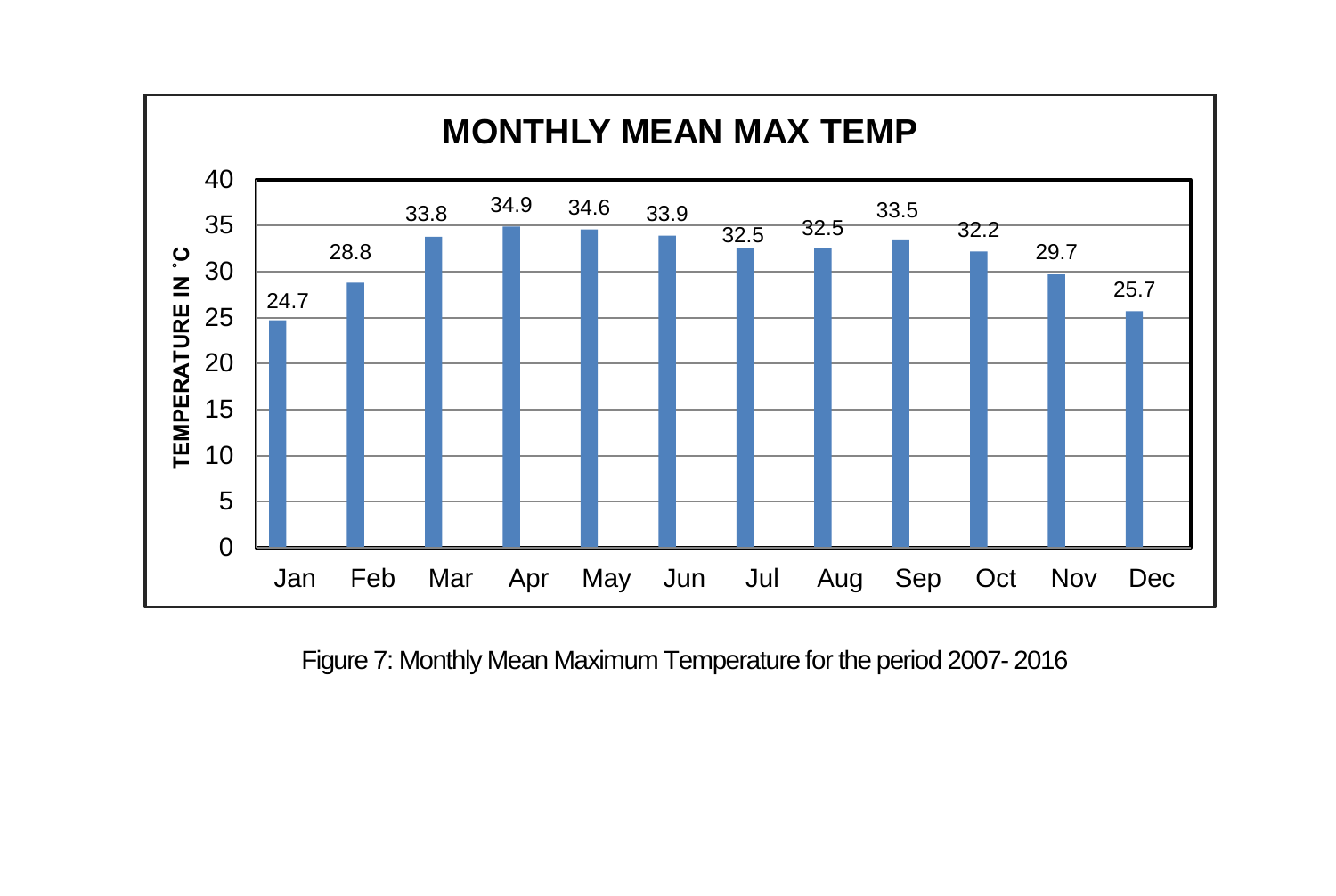

Figure 8: Monthly Mean Minimum Temperature for the period 2007- 2016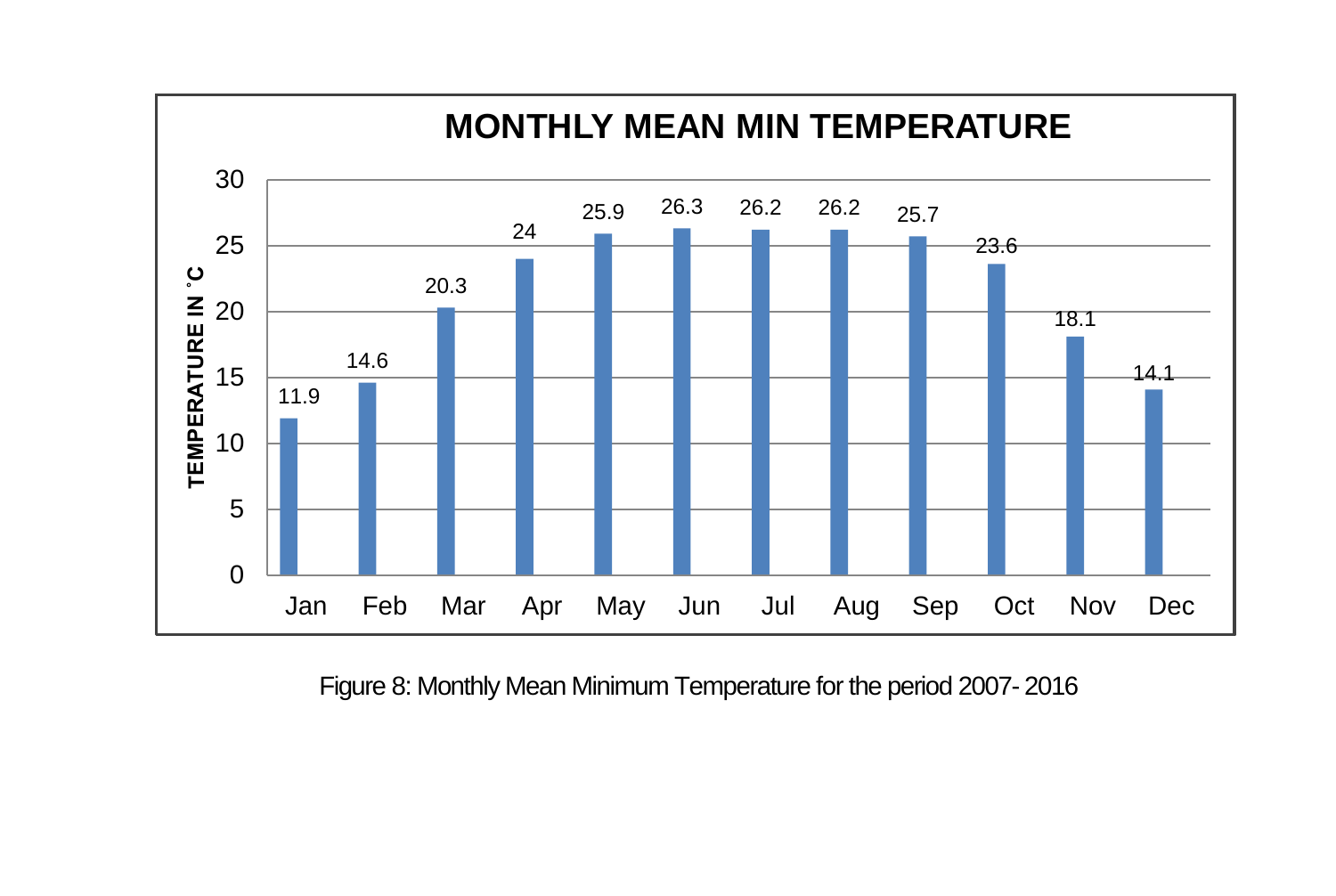

Figure 9: Monthly Mean Highest Max Temperature for the period 2007- 2016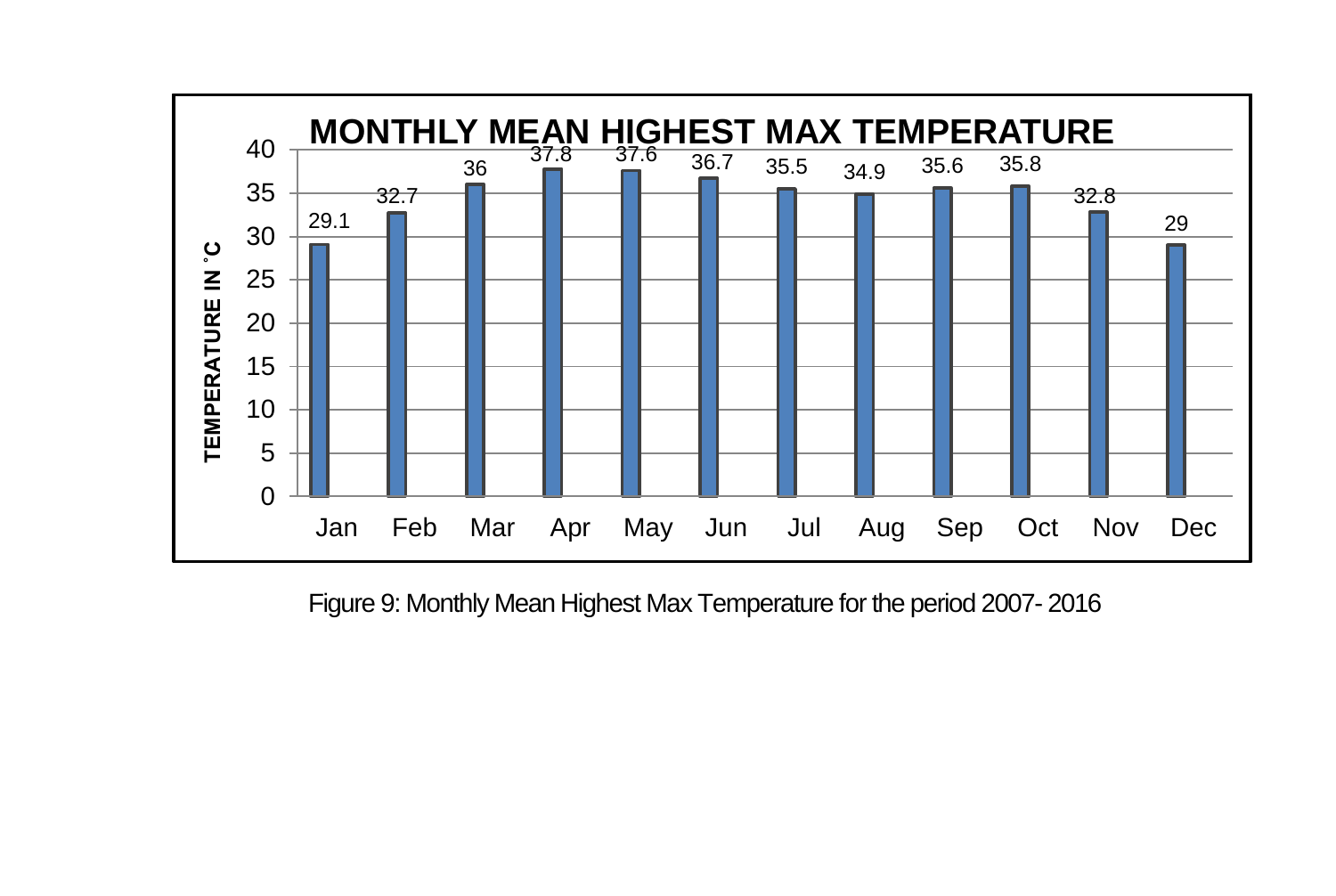

Figure 10: Monthly Mean Lowest Min Temperature for the period 2007- 2016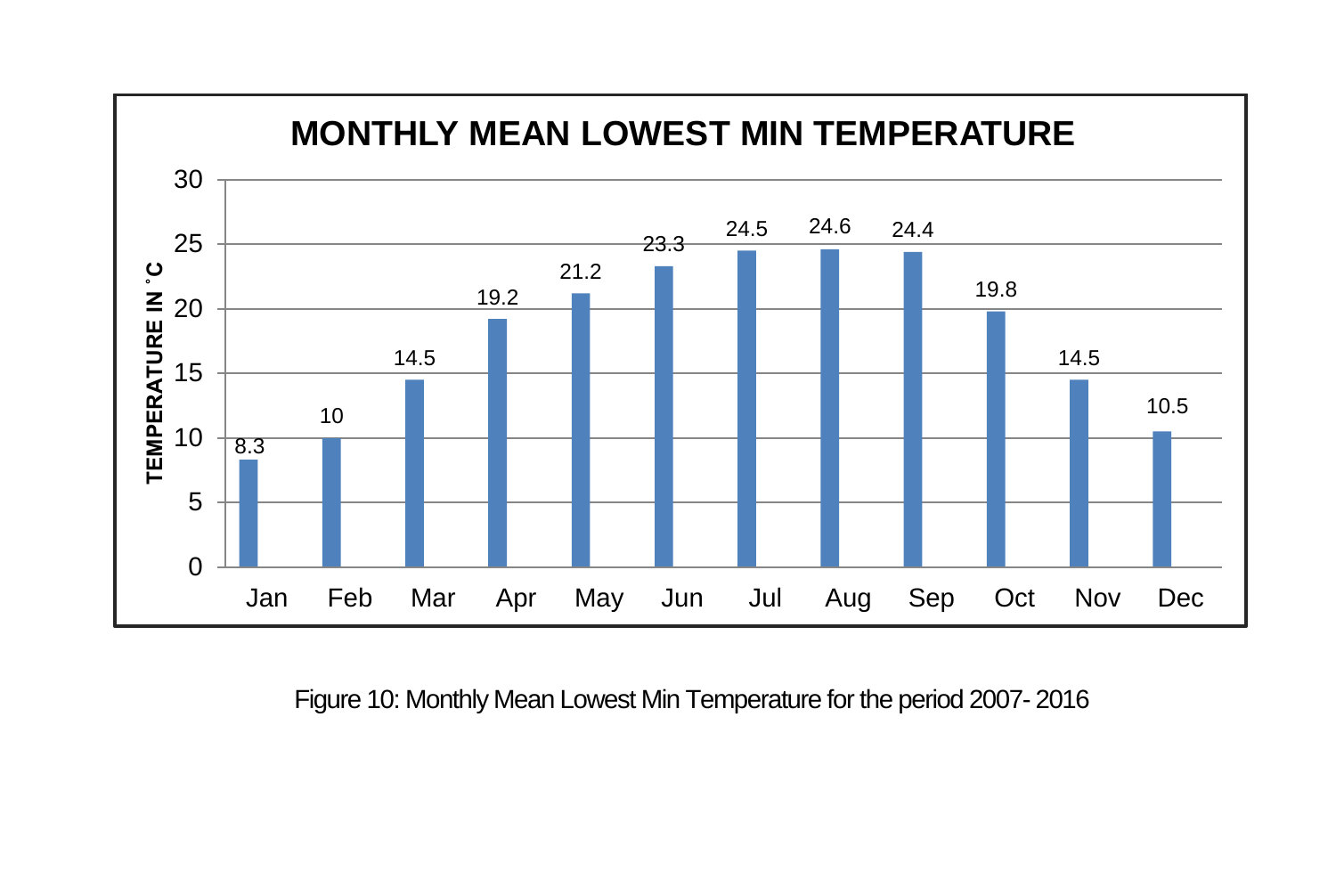

Figure 11: Monthly Average Number of Rainy Days for the period 2007- 2016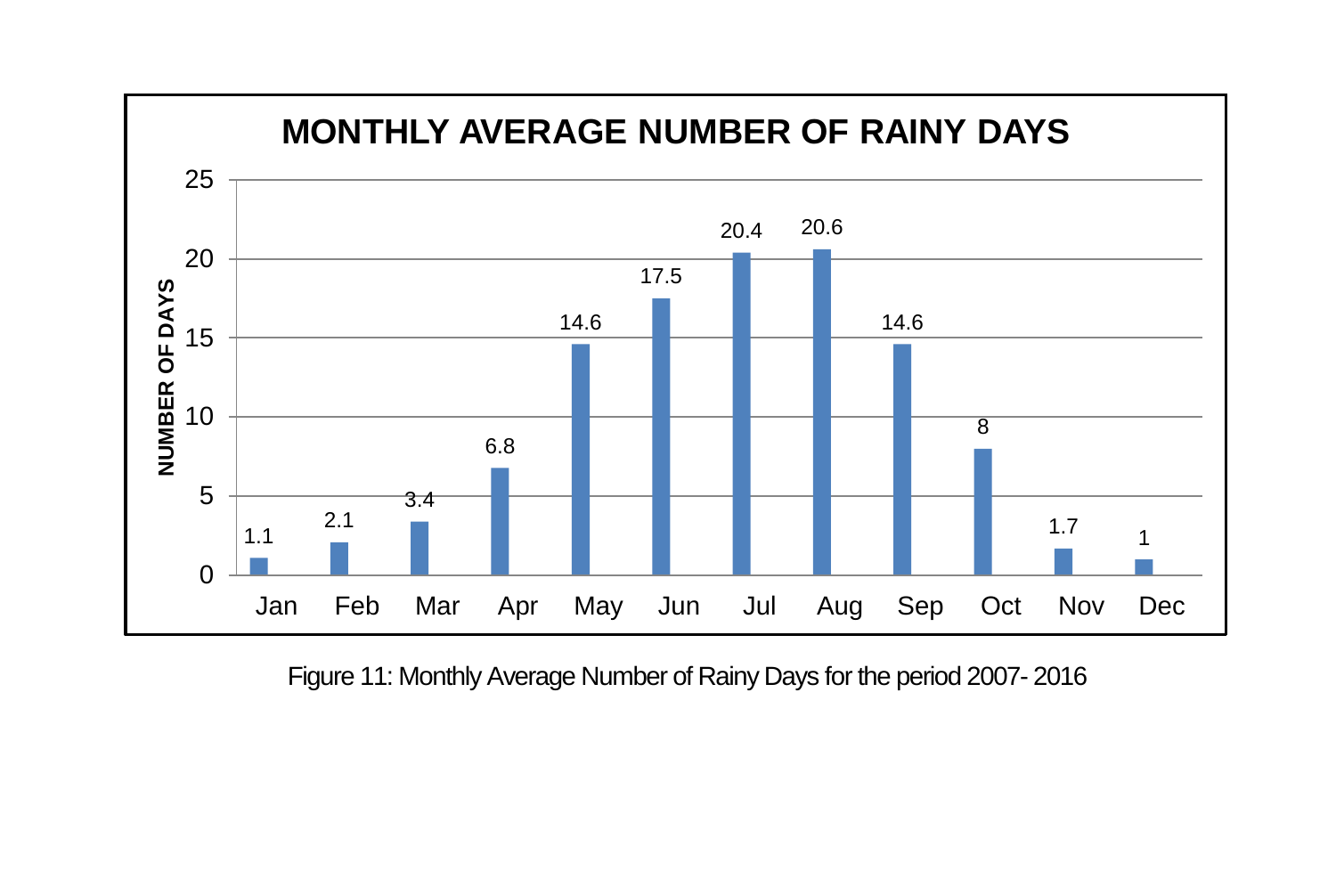

Figure 12: Monthly Average Rainfall for the period 2007- 2016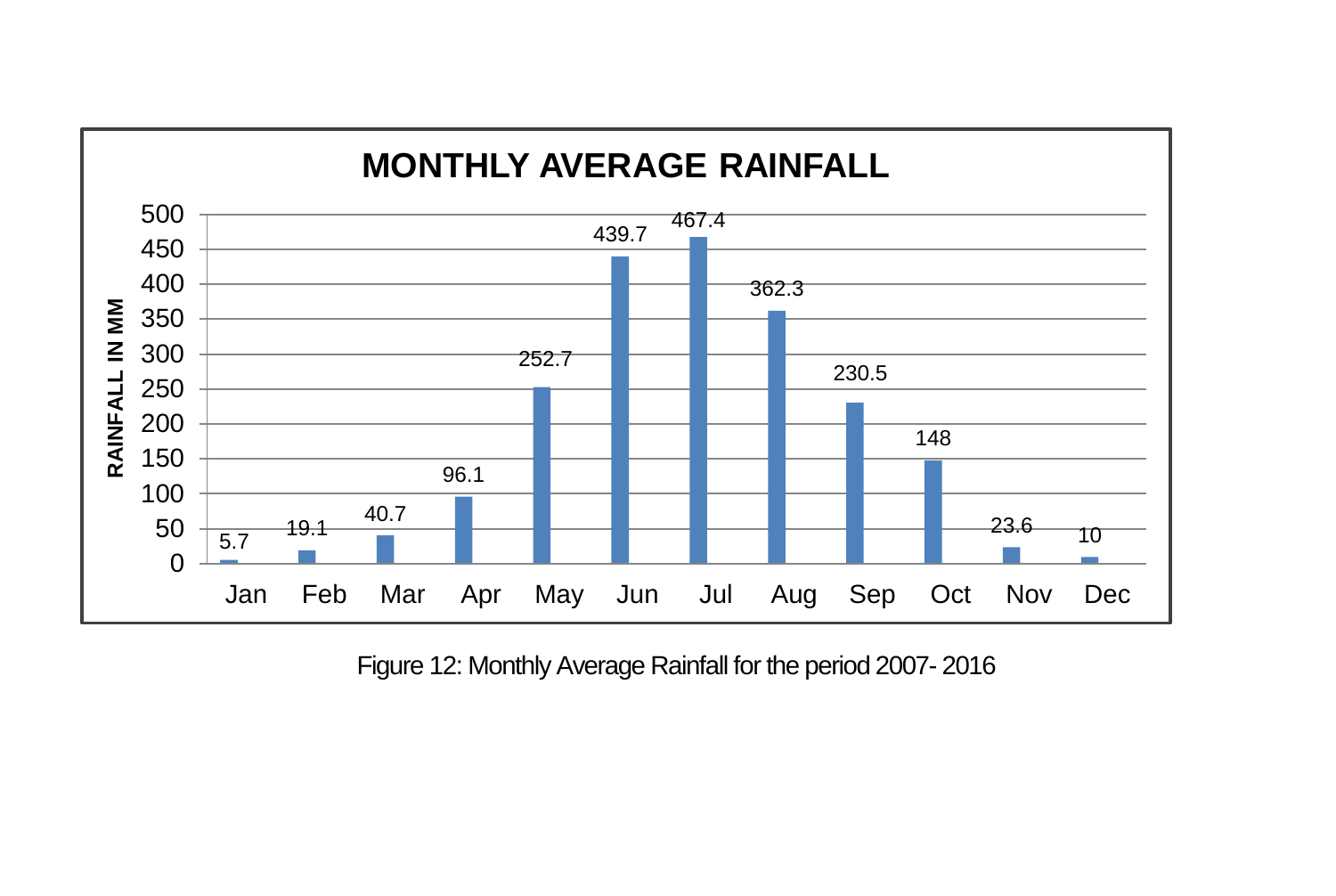

Figure 13: Yearly Total Rainfall for the period 2007- 2016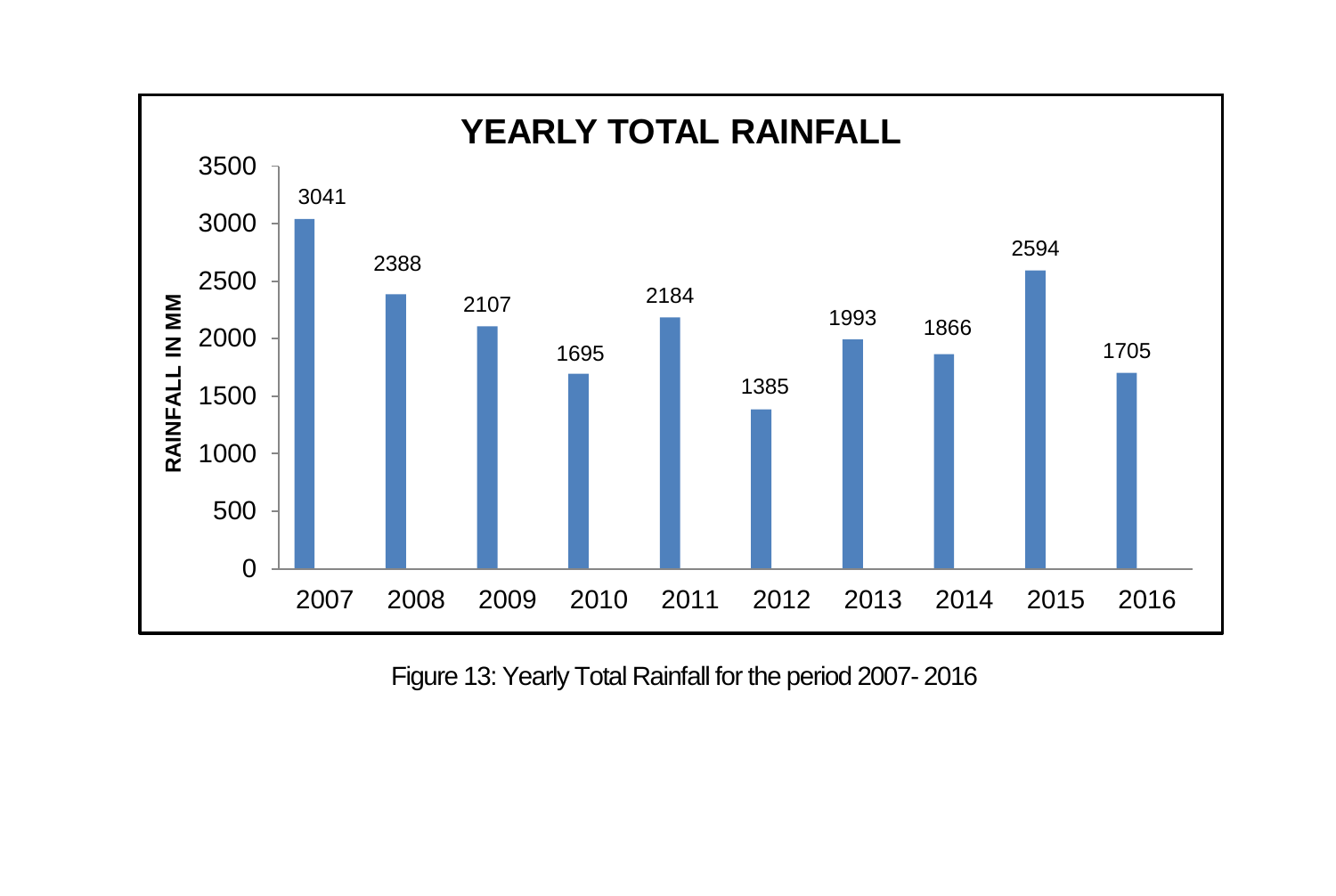

Figure 14: Monthly No of Monsoon Depression for the period 2007- 2016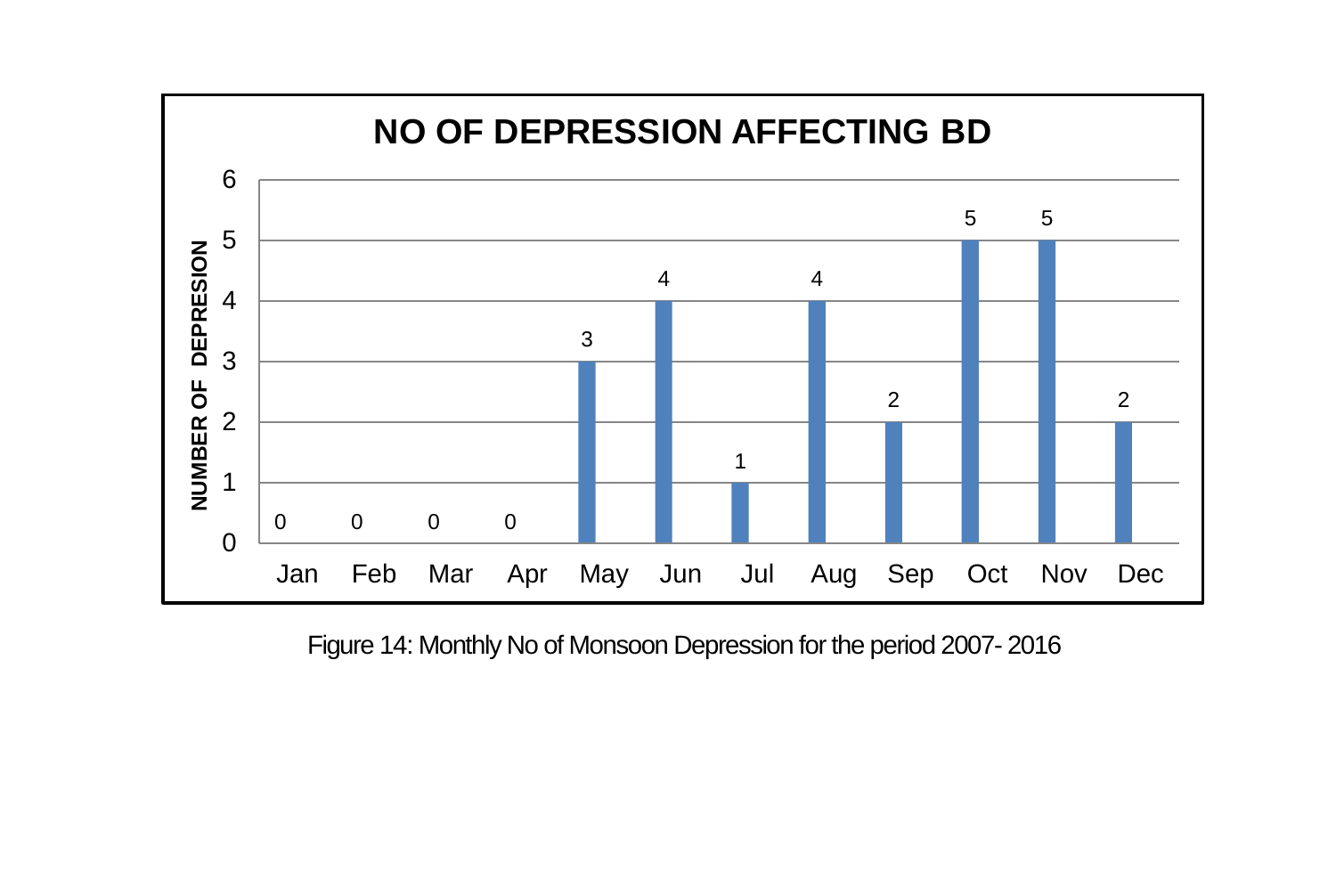

Figure 15: Monthly No of Days with Thunderstorm for the period 2007- 2016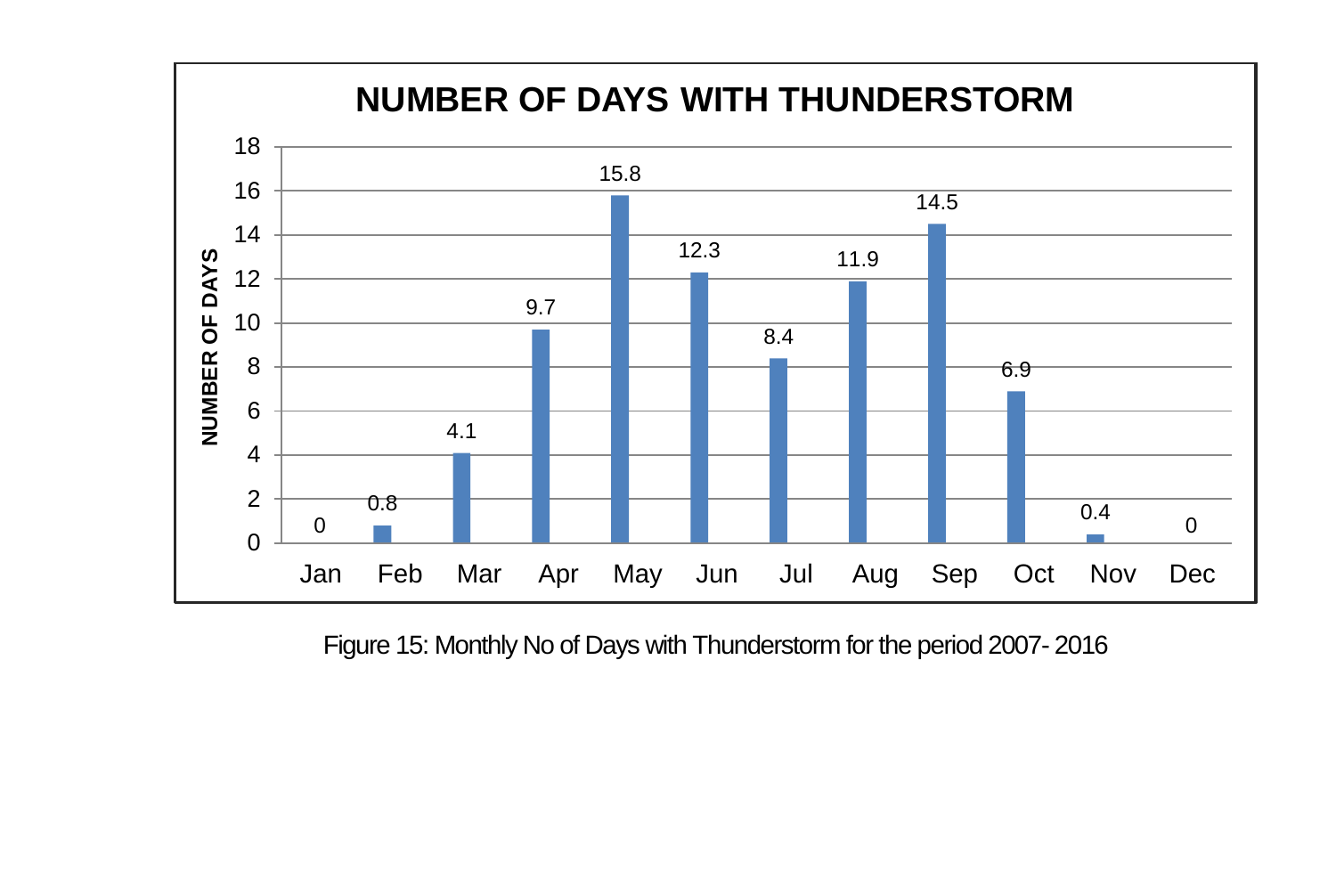

Figure 16: Monthly Mean Surface Wind Speed for the period 2007- 2016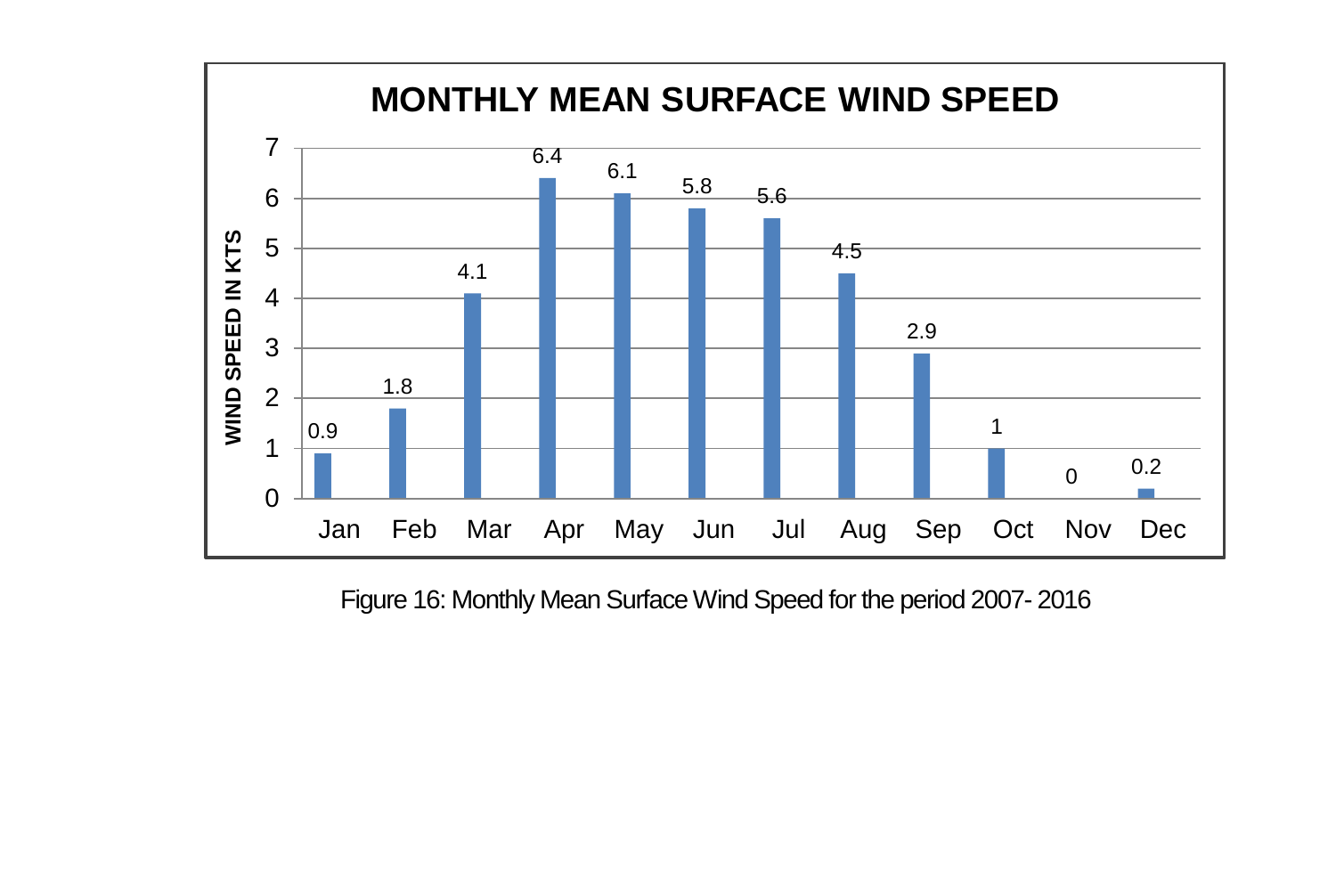

Figure 17: Monthly Mean Max Surface Wind Speed for the period 2007- 2016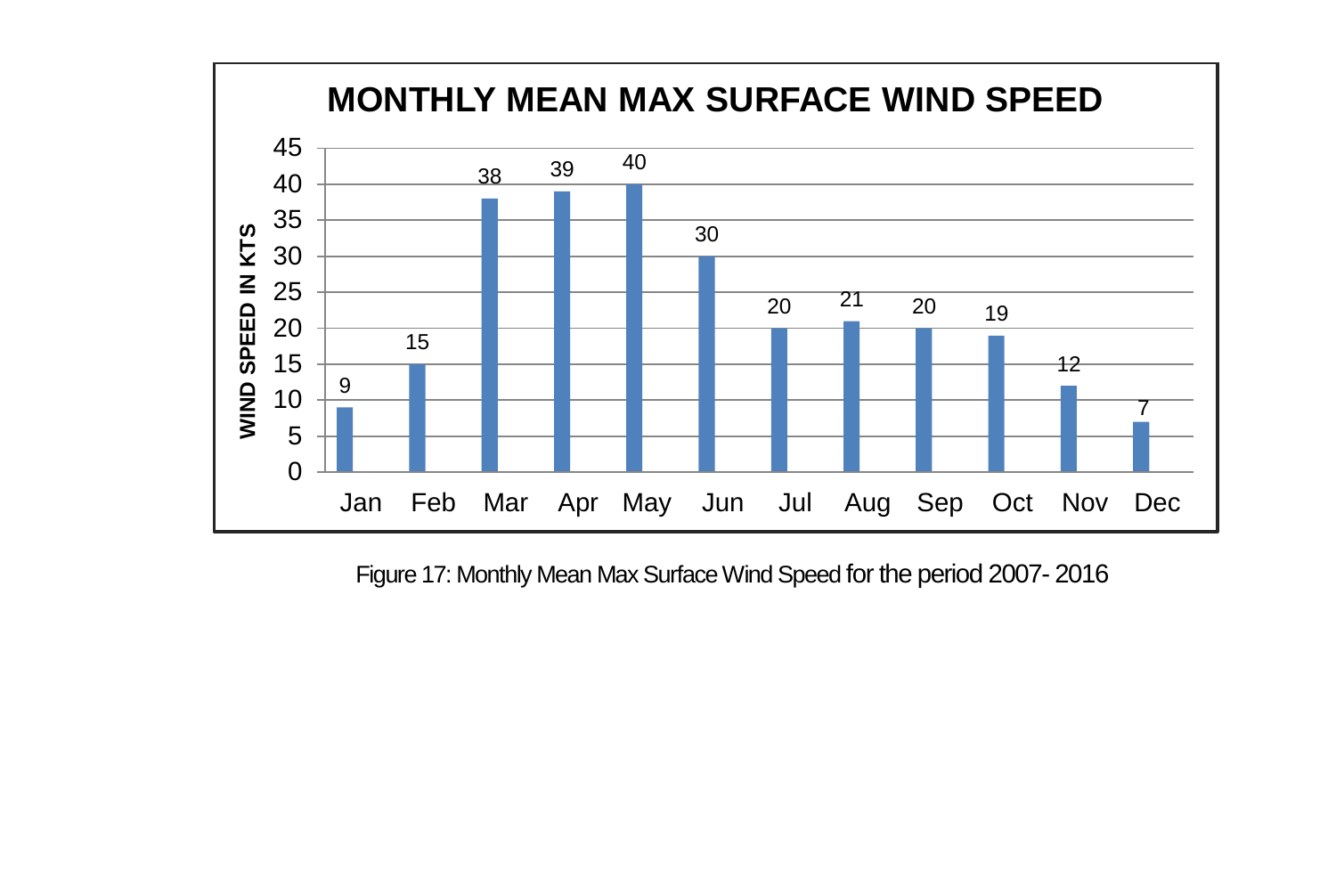

Figure 18: Monthly No of Foggy Days for the period 2007- 2016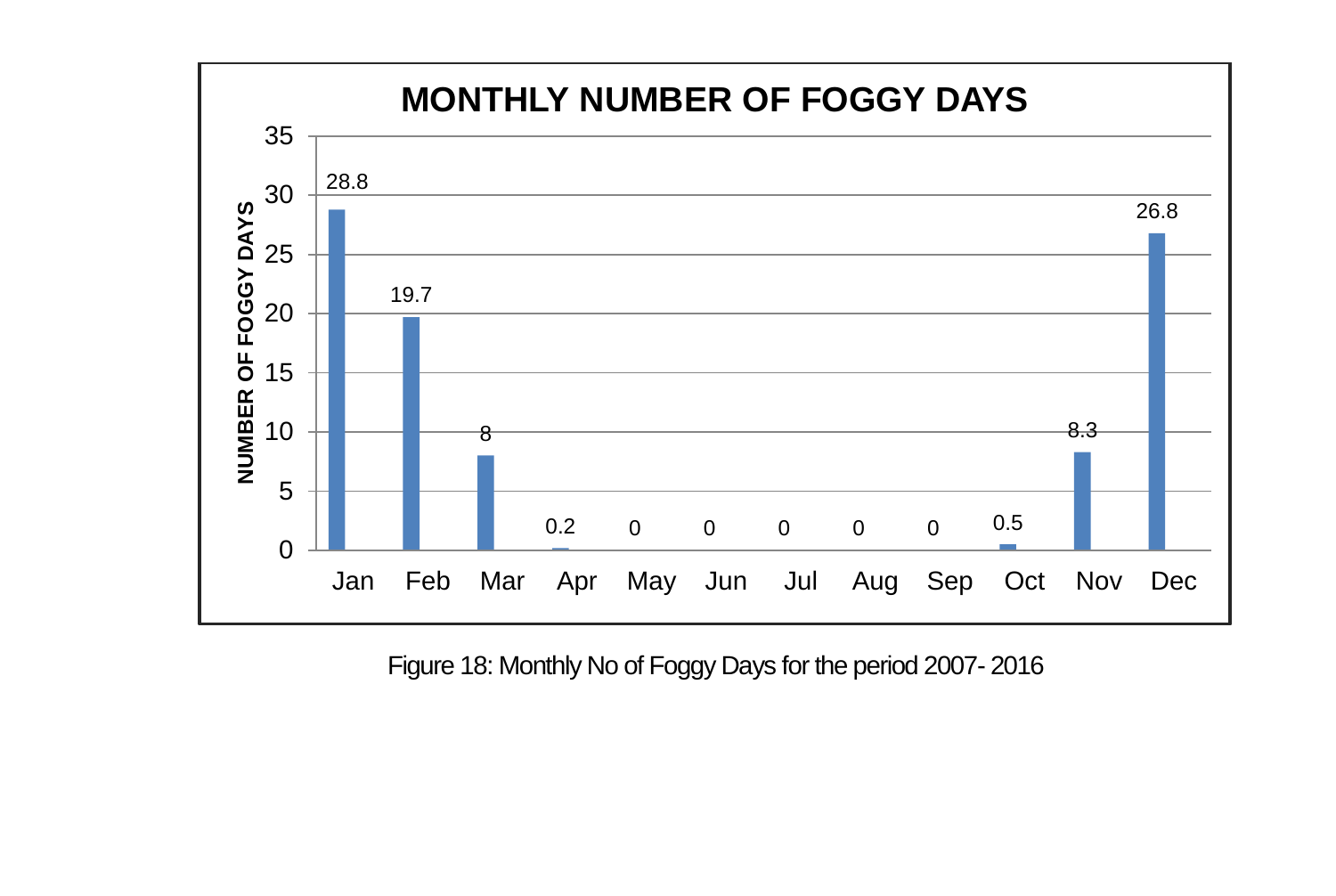

Figure 19: Monthly No of Nor'wester for the period 2007- 2016

12. Monthly average wind direction and speed from 2007 to 2016 are appended below: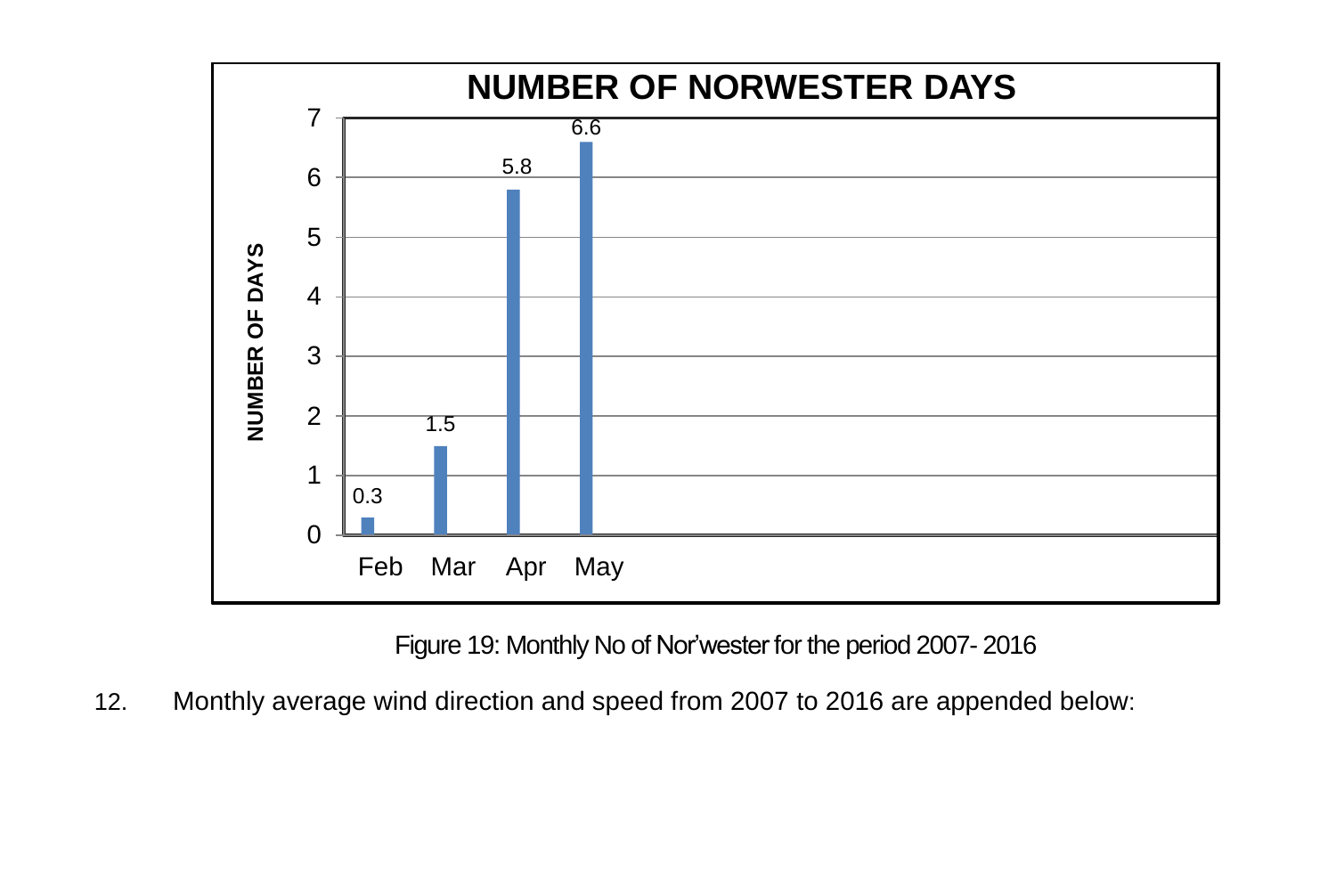| Year | Jan           | <b>Feb</b>    | Mar   | Apr           | May           | Jun           | Jul          | Aug           | Sep           | Oct           | Nov         | <b>Dec</b>  |
|------|---------------|---------------|-------|---------------|---------------|---------------|--------------|---------------|---------------|---------------|-------------|-------------|
| 2007 | <b>CALM</b>   | <b>NE/01</b>  | W/07  | S/14          | SE/12         | SE/11         | SE/10        | <b>ESE/05</b> | SE/03         | CALM          | <b>CALM</b> | <b>CALM</b> |
| 2008 | CALM          | <b>NE/01</b>  | SW/03 | SW/06         | SW/06         | S/08          | S/07         | SE/05         | <b>SE/04</b>  | E/01          | CALM        | CALM        |
| 2009 | <b>WNW/01</b> | W/03          | SW/05 | <b>SSW/06</b> | <b>SSE/06</b> | SE/06         | SE/06        | <b>SSE/04</b> | SE/03         | <b>SSE/02</b> | <b>CALM</b> | <b>CALM</b> |
| 2010 | NW/02         | <b>WNW/02</b> | S/05  | S/09          | <b>SSE/05</b> | <b>SE/07</b>  | SSE/03       | SE/03         | SE/02         | <b>ENE/01</b> | CALM        | <b>CALM</b> |
| 2011 | NW/01         | W/02          | NW/06 | W/03          | S/05          | SE/05         | E/04         | E/04          | <b>SE/04</b>  | NW/02         | CALM        | E/01        |
| 2012 | W/02          | <b>WNW/03</b> | NW/03 | SW/05         | <b>SSE/05</b> | SE/06         | SE/06        | <b>SE/06</b>  | SE/03         | SE/02         | <b>CALM</b> | NW/01       |
| 2013 | N/01          | NW/03         | W/03  | NW/04         | <b>SE/06</b>  | SE/03         | <b>SE/05</b> | <b>SE/04</b>  | <b>ESE/03</b> | <b>ESE/02</b> | CALM        | CALM        |
| 2014 | W/02          | W/03          | W/03  | NW/04         | S/05          | SE/03         | SE/05        | <b>SSE/05</b> | <b>SE/04</b>  | CALM          | CALM        | <b>CALM</b> |
| 2015 | CALM          | CALM          | W/03  | <b>SSW/05</b> | E/06          | SE/06         | E/06         | <b>SSE/04</b> | SSE/01        | CALM          | CALM        | CALM        |
| 2016 | CALM          | <b>CALM</b>   | W/03  | S/08          | E/05          | <b>SSE/03</b> | S/04         | SE/05         | <b>SSE/02</b> | CALM          | <b>CALM</b> | <b>CALM</b> |

NB : Wind speed are in kts

13. Monthly average max wind direction and speed from 2007 to 2016 are appended below:

| Year | Jan    | Feb    | Mar    | Apr    | Mav    | Jun    | Jul           | Aug   | Sep                  | Oct           | Nov    | Dec    |
|------|--------|--------|--------|--------|--------|--------|---------------|-------|----------------------|---------------|--------|--------|
| 2007 | 050/07 | 280/17 | 220/27 | 320/36 | 340/48 | 200/25 | <i>160/31</i> | 50/16 | <i><b>140/32</b></i> | <i>080/40</i> | 060/55 | 360/05 |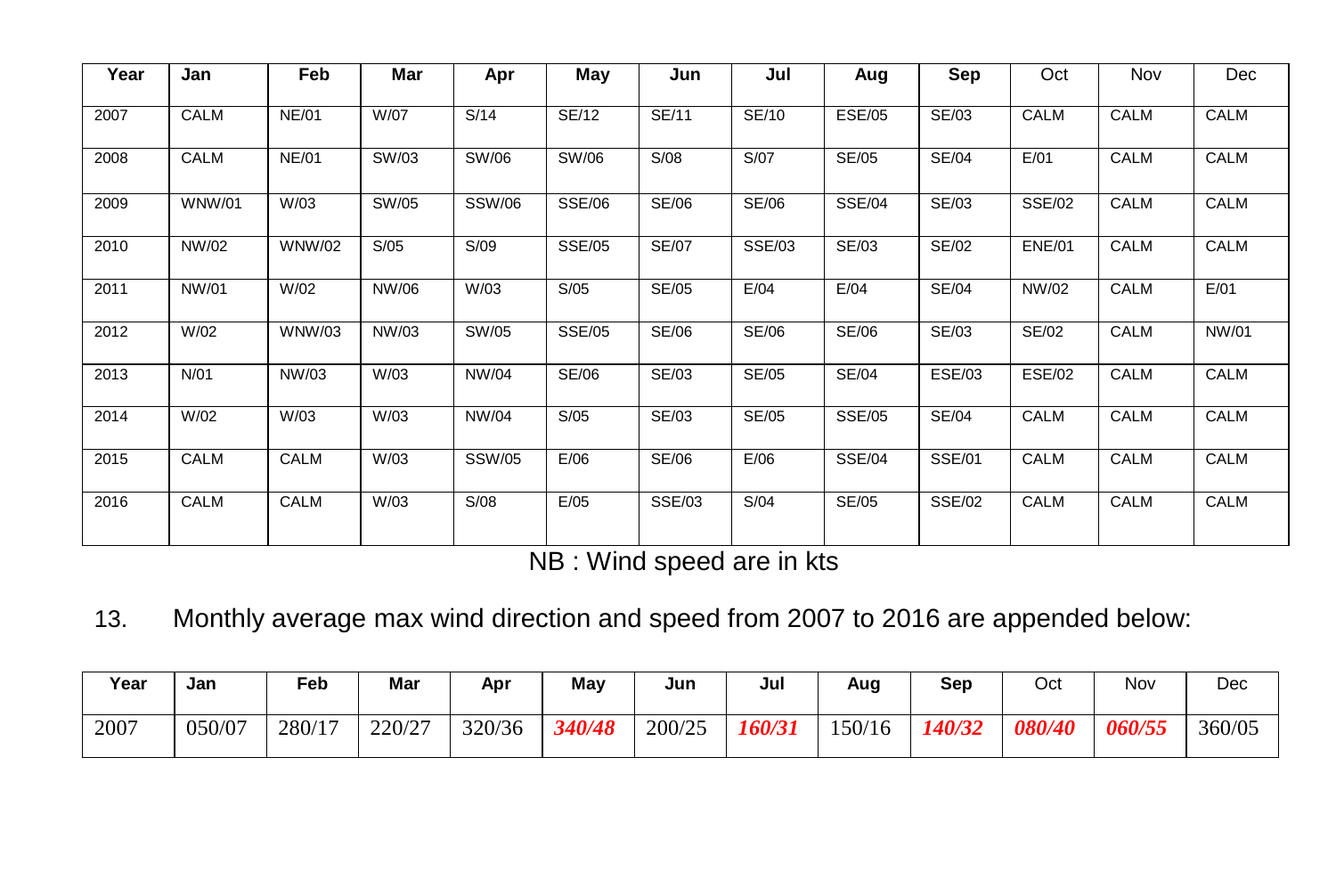| 2008       | 350/07 | 050/17 | 230/44 | 270/48 | 270/48 | 220/33 | 150/18 | 120/18 | 040/24 | 020/25 | 080/04 | 130/04 |
|------------|--------|--------|--------|--------|--------|--------|--------|--------|--------|--------|--------|--------|
| 2009       | 280/18 | 180/27 | 210/28 | 210/38 | 360/38 | 270/36 | 130/18 | 060/20 | 110/21 | 140/17 | 300/10 | 300/06 |
| 2010       | 340/08 | 290/06 | 050/29 | 300/45 | 320/28 | 210/45 | 110/18 | 140/18 | 340/17 | 070/16 | 340/06 | 320/05 |
| 2011       | 300/06 | 310/06 | 350/36 | 290/45 | 200/48 | 100/16 | 200/17 | 090/10 | 130/17 | 300/16 | 040/03 | 310/05 |
| 2012       | 270/08 | 320/10 | 280/58 | 320/48 | 320/30 | 330/42 | 120/18 | 150/18 | 130/17 | 190/16 | 090/06 | 160/16 |
| 2013       | 340/08 | 330/16 | 310/60 | 250/47 | 230/42 | 310/24 | 120/18 | 090/22 | 120/22 | 160/20 | 090/10 | 300/06 |
| 2014       | 310/10 | 310/19 | 260/32 | 340/30 | 320/40 | 330/30 | 090/18 | 160/19 | 170/12 | 030/06 | 360/05 | 220/08 |
| 2015       | 160/17 | 120/18 | 170/17 | 270/38 | 330/40 | 170/18 | 120/22 | 020/30 | 120/17 | 090/16 | 080/06 | 360/10 |
| 2016       | 290/06 | 270/09 | 270/45 | 180/20 | 280/38 | 280/36 | 190/18 | 120/37 | 160/17 | 140/18 | 090/12 | 270/06 |
| <b>AVG</b> | 340/09 | 310/15 | 270/38 | 320/39 | 320/40 | 270/30 | 120/20 | 150/21 | 130/20 | 140/19 | 090/12 | 360/07 |

NB : Wind speed are in kts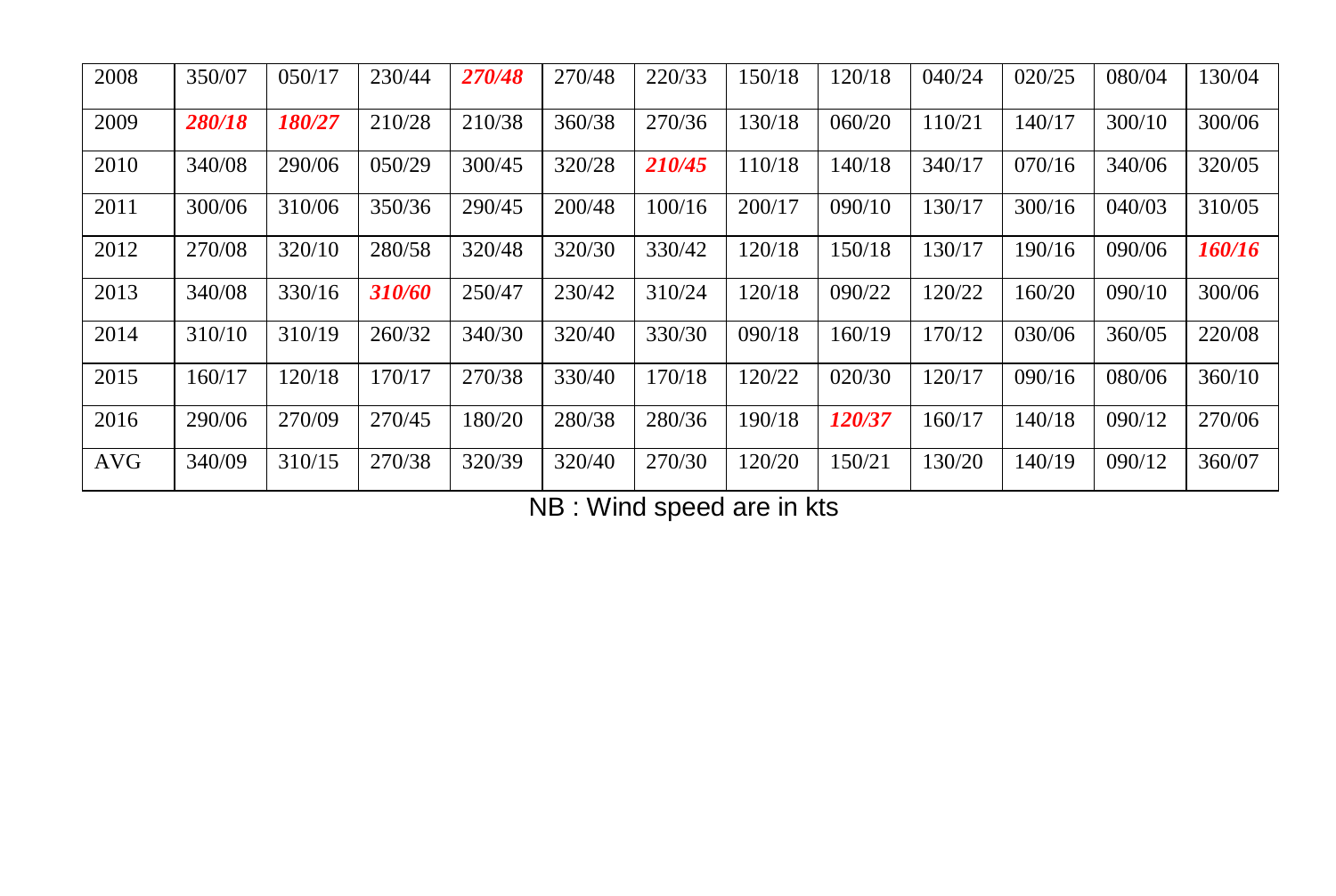### **INFERENCE**

14. Last 10 years (2007-2016) of data of various weather elements has been analyzed and discussed in the following paragraphs:

a. **Monthly Mean Temperature**. Yearly mean temperature in Kurmitola is about 26.3˚C. Monthly mean temperature is higher around 29˚C in the month from April to September. Lower temperature (18˚C -20˚C) is observed in the month of January and December; with lowest 18.5˚C in January as shown in Figure 6.

b. **Monthly Mean Maximum Temperature**. The average maximum temperature remains below 34˚C in round the year except in the month of April and May. So April and May are the hottest months in Kurmitola as per figure 7.

c. **Monthly Mean Minimum Temperature.** The lowest value of monthly mean minimum temperature is observed from December to February which is 12˚C -14˚C whereas higher value 25˚C -26˚C is observed from May to September. Lowest recorded value is 12˚C in January as shown in Figure 8.

d. **Recorded Highest Temperature.** More than 37˚Cwas found in the month from April and May where as more than 35˚C temperature was recorded during Mar to Oct. The highest temperature 37.8˚C is recorded in the month of April as depicted in Figure 9.

e. **Recorded Lowest Temperature**. The recorded lowest temperature is 10˚C and less is in the months from Jan to Feb and 11-15˚C in the month of Nov, Dec and Mar. Lowest temperature is recorded 8.3˚C in the month of January as depicted in from Figure 10.

f. **Month wise rainy days**. More than 10 days with rain per month was found during May to September where more than 20 days is noticed in Jul and Aug. Less than 5 days per month was found from November to March. The highest no of rainy days (20.4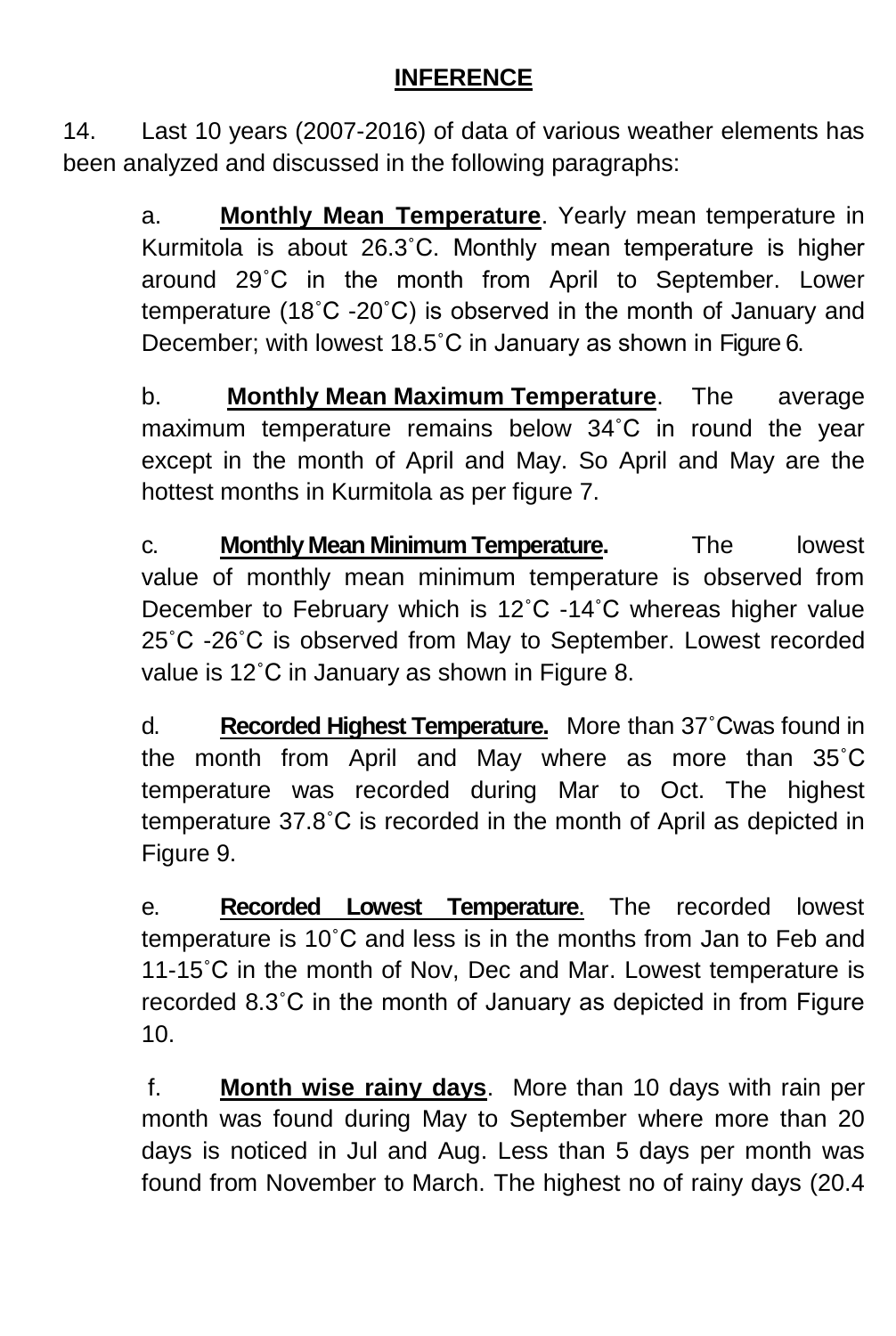& 20.6 days) was observed in the month of Jul and Aug as shown in Figure 11.

g. **Monthly Average Rainfall**. The monthly average rainfall in Kurmitola is around 175 mm. In the dry months from November to March, less than 50mm rainfall occur. More than 400mm rain fall occur during June and July, in the SW monsoon period. It is 200-400 in the month of May, Aug & September. Highest rainfall is found 467.4 mm in July in Figure 12.

h. **Yearly Total Rainfall**. The average yearly rainfall at BBD is about 1746 mm. In last 10 years, more than 2000mm rainfall was recorded in 2007, 2008, 2009, 2011 and 2015 where as lowest 1385 mm and 1695 mm in 2012 and 2010 respectively. The highest 3041mm rainfall was recorded during 2007 as shown in figure 13

j. **Number of Monsoon Depression (MD) during SW Monsoon**: Highest number 5 of MD occured during Oct and Nov followed by 4 in Jun and August and 3 in May, 2 in Sep and Dec respectively in the last 10 years as shown in Figure 14

k. **Number of Days with Thunderstorm.** Yearly average number of days with thunderstorm is around 7days per month. In the dry months from November to February, thunderstorm is less than 1 day per month. During premonsoon and post-monsoon it is highest in number. More than 5 days with thunderstorm is observed from April to October with maximum no of days in May and Sep (15.8 & 14.5 days) as depicted in Figure 15.

l. **Average Wind Speed.** The yearly average surface wind speed in Kurmitola is about 3.3kts. It is below 2kts in the months from October to February. From March to August it is 4-6kts. Max speed 6.4 and 6.1 kts during the month of Apr and May as revealed from Figure 16.

m. **Number of Foggy Days**. Fog occurs only seven months in a year and it does not occur in the SW Monsoon period. Fog occurs less than 10 days per month in the month of March, April, October and November. The highest no of days (28.8 days) fog occurs in the month